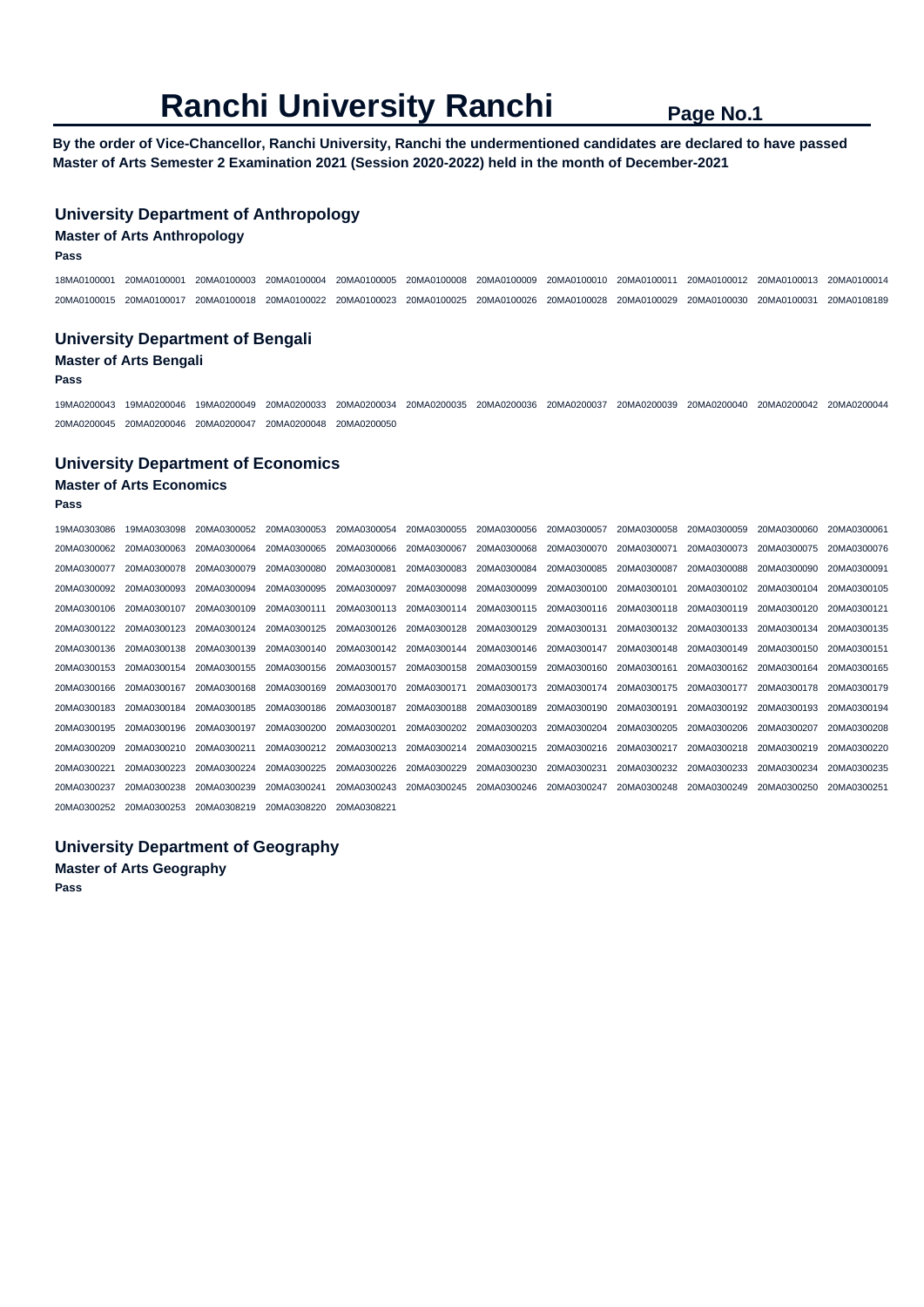### **By the order of Vice-Chancellor, Ranchi University, Ranchi the undermentioned candidates are declared to have passed Master of Arts Semester 2 Examination 2021 (Session 2020-2022) held in the month of December-2021**

| 19MA0508692 | 19MA0508887 | 20MA0500526 | 20MA0500527 | 20MA0500528 | 20MA0500529 | 20MA0500530 | 20MA0500532 | 20MA0500534 | 20MA0500535 | 20MA0500536 | 20MA0500537 |
|-------------|-------------|-------------|-------------|-------------|-------------|-------------|-------------|-------------|-------------|-------------|-------------|
| 20MA0500538 | 20MA0500539 | 20MA0500541 | 20MA0500542 | 20MA0500543 | 20MA0500544 | 20MA0500545 | 20MA0500546 | 20MA0500547 | 20MA0500548 | 20MA0500549 | 20MA0500550 |
| 20MA0500551 | 20MA0500552 | 20MA0500554 | 20MA0500555 | 20MA0500556 | 20MA0500557 | 20MA0500558 | 20MA0500559 | 20MA0500560 | 20MA0500561 | 20MA0500562 | 20MA0500563 |
| 20MA0500564 | 20MA0500565 | 20MA0500566 | 20MA0500567 | 20MA0500568 | 20MA0500569 | 20MA0500570 | 20MA0500571 | 20MA0500572 | 20MA0500573 | 20MA0500574 | 20MA0500575 |
| 20MA0500576 | 20MA0500577 | 20MA0500578 | 20MA0500579 | 20MA0500580 | 20MA0500581 | 20MA0500582 | 20MA0500583 | 20MA0500584 | 20MA0500585 | 20MA0500586 | 20MA0500587 |
| 20MA0500588 | 20MA0500589 | 20MA0500590 | 20MA0500591 | 20MA0500592 | 20MA0500593 | 20MA0500594 | 20MA0500595 | 20MA0500596 | 20MA0500597 | 20MA0500598 | 20MA0500599 |
| 20MA0500600 | 20MA0500601 | 20MA0500602 | 20MA0500603 | 20MA0500604 | 20MA0500605 | 20MA0500606 | 20MA0500607 | 20MA0500608 | 20MA0500609 | 20MA0500610 | 20MA0500611 |
| 20MA0500612 | 20MA0500613 | 20MA0500614 | 20MA0500615 | 20MA0500616 | 20MA0500617 | 20MA0500619 | 20MA0500621 | 20MA0500622 | 20MA0500623 | 20MA0500624 | 20MA0500625 |
| 20MA0500626 | 20MA0500627 | 20MA0500628 | 20MA0500629 | 20MA0500631 | 20MA0500632 | 20MA0500633 | 20MA0500634 | 20MA0500635 | 20MA0500636 | 20MA0500637 | 20MA0500638 |
| 20MA0500639 | 20MA0500640 | 20MA0500641 | 20MA0500642 | 20MA0500643 | 20MA0500644 | 20MA0500645 | 20MA0500646 | 20MA0500647 | 20MA0500648 | 20MA0500649 | 20MA0500650 |
| 20MA0500651 | 20MA0500652 | 20MA0500653 | 20MA0500654 | 20MA0500655 | 20MA0500657 | 20MA0500658 | 20MA0500659 | 20MA0500660 | 20MA0500661 | 20MA0500662 | 20MA0500663 |
| 20MA0500664 | 20MA0500665 | 20MA0500666 | 20MA0500667 | 20MA0500668 | 20MA0500669 | 20MA0500670 | 20MA0500672 | 20MA0500673 | 20MA0500674 | 20MA0500675 | 20MA0500676 |
| 20MA0500677 | 20MA0500678 | 20MA0500679 | 20MA0500680 | 20MA0500681 | 20MA0500682 | 20MA0500683 | 20MA0500684 | 20MA0500685 | 20MA0500686 | 20MA0500687 | 20MA0500688 |
| 20MA0500689 | 20MA0500690 | 20MA0500691 | 20MA0500692 | 20MA0500693 | 20MA0500694 | 20MA0500695 | 20MA0500696 | 20MA0500697 | 20MA0500698 | 20MA0500700 | 20MA0500701 |
| 20MA0500702 | 20MA0500703 | 20MA0500704 | 20MA0500705 | 20MA0500706 | 20MA0500707 | 20MA0500708 | 20MA0500709 | 20MA0500710 | 20MA0500711 | 20MA0500712 | 20MA0500713 |
| 20MA0500714 | 20MA0500715 | 20MA0500716 | 20MA0500717 | 20MA0500718 | 20MA0500719 | 20MA0500720 | 20MA0500721 | 20MA0500722 | 20MA0500723 | 20MA0500724 | 20MA0500725 |
| 20MA0500726 | 20MA0500727 | 20MA0500728 | 20MA0500729 | 20MA0500730 | 20MA0500731 | 20MA0500732 | 20MA0500733 | 20MA0500734 | 20MA0500735 | 20MA0500736 | 20MA0500737 |
| 20MA0500738 | 20MA0500739 | 20MA0500740 | 20MA0500741 | 20MA0500742 | 20MA0500743 | 20MA0500746 | 20MA0500747 | 20MA0500748 | 20MA0500749 | 20MA0500750 | 20MA0500752 |
| 20MA0500753 | 20MA0500754 | 20MA0500755 | 20MA0500756 | 20MA0500757 | 20MA0500758 | 20MA0500759 | 20MA0500760 | 20MA0500761 | 20MA0500762 | 20MA0500763 | 20MA0500764 |
| 20MA0500765 | 20MA0500766 | 20MA0500767 | 20MA0500768 | 20MA0500770 | 20MA0500771 | 20MA0500772 | 20MA0500773 | 20MA0500774 | 20MA0500775 | 20MA0500776 | 20MA0500777 |
| 20MA0500778 | 20MA0500779 | 20MA0508164 | 20MA0508165 | 20MA0508166 | 20MA0508218 |             |             |             |             |             |             |

### **University Department of Hindi Master of Arts Hindi Pass**

| 20MA0600920 | 20MA0600921 | 20MA0600922 | 20MA0600923             | 20MA0600924 | 20MA0600925 | 20MA0600926 | 20MA0600928 | 20MA0600929 | 20MA0600930 | 20MA0600931 | 20MA0600932 |
|-------------|-------------|-------------|-------------------------|-------------|-------------|-------------|-------------|-------------|-------------|-------------|-------------|
| 20MA0600933 | 20MA0600934 | 20MA0600935 | 20MA0600936             | 20MA0600937 | 20MA0600938 | 20MA0600939 | 20MA0600940 | 20MA0600941 | 20MA0600942 | 20MA0600943 | 20MA0600944 |
| 20MA0600945 | 20MA0600947 | 20MA0600948 | 20MA0600949             | 20MA0600950 | 20MA0600951 | 20MA0600952 | 20MA0600954 | 20MA0600955 | 20MA0600956 | 20MA0600957 | 20MA0600958 |
| 20MA0600959 | 20MA0600960 | 20MA0600961 | 20MA0600962             | 20MA0600963 | 20MA0600964 | 20MA0600965 | 20MA0600966 | 20MA0600967 | 20MA0600968 | 20MA0600969 | 20MA0600970 |
| 20MA0600972 | 20MA0600973 | 20MA0600974 | 20MA0600975             | 20MA0600976 | 20MA0600977 | 20MA0600978 | 20MA0600979 | 20MA0600980 | 20MA0600982 | 20MA0600983 | 20MA0600984 |
| 20MA0600985 | 20MA0600986 | 20MA0600987 | 20MA0600988             | 20MA0600989 | 20MA0600990 | 20MA0600991 | 20MA0600992 | 20MA0600993 | 20MA0600994 | 20MA0600996 | 20MA0600997 |
| 20MA0600998 | 20MA0600999 | 20MA0601000 | 20MA0601001             | 20MA0601003 | 20MA0601004 | 20MA0601006 | 20MA0601007 | 20MA0601008 | 20MA0601009 | 20MA0601011 | 20MA0601012 |
| 20MA0601013 | 20MA0601014 | 20MA0601015 | 20MA0601017             | 20MA0601019 | 20MA0601020 | 20MA0601021 | 20MA0601022 | 20MA0601023 | 20MA0601025 | 20MA0601026 | 20MA0601027 |
| 20MA0601028 | 20MA0601029 | 20MA0601030 | 20MA0601031             | 20MA0601032 | 20MA0601033 | 20MA0601034 | 20MA0601035 | 20MA0601036 | 20MA0601037 | 20MA0601038 | 20MA0601039 |
| 20MA0601040 | 20MA0601041 | 20MA0601042 | 20MA0601043             | 20MA0601044 | 20MA0601045 | 20MA0601046 | 20MA0601047 | 20MA0601048 | 20MA0601049 | 20MA0601050 | 20MA0601051 |
| 20MA0601052 | 20MA0601053 | 20MA0601054 | 20MA0601055             | 20MA0601056 | 20MA0601057 | 20MA0601058 | 20MA0601062 | 20MA0601063 | 20MA0601064 | 20MA0601065 | 20MA0601066 |
| 20MA0601067 | 20MA0601068 | 20MA0601069 | 20MA0601070             | 20MA0601071 | 20MA0601072 | 20MA0601073 | 20MA0601074 | 20MA0601075 | 20MA0601076 | 20MA0601077 | 20MA0601078 |
| 20MA0601079 | 20MA0601080 | 20MA0601082 | 20MA0601083             | 20MA0601086 | 20MA0601087 | 20MA0601088 | 20MA0601089 | 20MA0601090 | 20MA0601091 | 20MA0601092 | 20MA0601093 |
| 20MA0601094 | 20MA0601095 | 20MA0601096 | 20MA0601097             | 20MA0601098 | 20MA0601099 | 20MA0601100 | 20MA0601101 | 20MA0601102 | 20MA0601103 | 20MA0601105 | 20MA0601107 |
| 20MA0601108 | 20MA0601109 | 20MA0601110 | 20MA0601111             | 20MA0601112 | 20MA0601113 | 20MA0601114 | 20MA0601115 | 20MA0601116 | 20MA0601117 | 20MA0601118 | 20MA0601119 |
| 20MA0601120 | 20MA0601121 |             | 20MA0601122 20MA0601123 | 20MA0601125 | 20MA0601126 | 20MA0601127 | 20MA0601129 | 20MA0601130 | 20MA0601131 | 20MA0601132 | 20MA0601133 |

### **University Department of History**

**Master of Arts History Pass**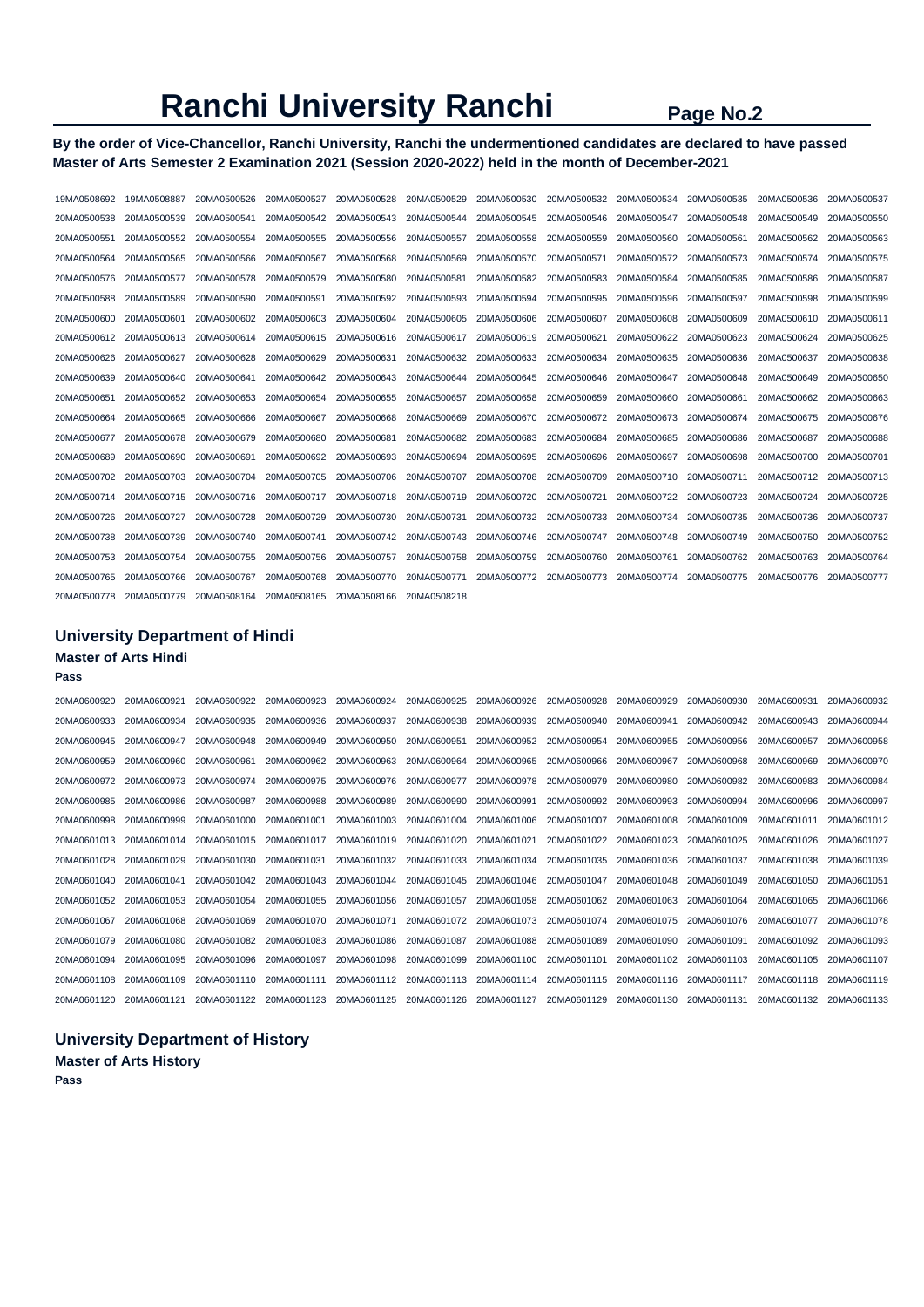### **By the order of Vice-Chancellor, Ranchi University, Ranchi the undermentioned candidates are declared to have passed Master of Arts Semester 2 Examination 2021 (Session 2020-2022) held in the month of December-2021**

| 19MA0707535 | 19MA0707570 | 19MA0707592 | 20MA0700781 | 20MA0700782 | 20MA0700783 | 20MA0700784 | 20MA0700785 | 20MA0700786 | 20MA0700787 | 20MA0700789 | 20MA0700790 |
|-------------|-------------|-------------|-------------|-------------|-------------|-------------|-------------|-------------|-------------|-------------|-------------|
| 20MA0700791 | 20MA0700792 | 20MA0700793 | 20MA0700794 | 20MA0700795 | 20MA0700796 | 20MA0700797 | 20MA0700798 | 20MA0700799 | 20MA0700800 | 20MA0700801 | 20MA0700802 |
| 20MA0700803 | 20MA0700805 | 20MA0700806 | 20MA0700809 | 20MA0700810 | 20MA0700811 | 20MA0700812 | 20MA0700813 | 20MA0700815 | 20MA0700817 | 20MA0700818 | 20MA0700820 |
| 20MA0700821 | 20MA0700822 | 20MA0700823 | 20MA0700824 | 20MA0700825 | 20MA0700826 | 20MA0700827 | 20MA0700828 | 20MA0700829 | 20MA0700830 | 20MA0700831 | 20MA0700832 |
| 20MA0700834 | 20MA0700835 | 20MA0700836 | 20MA0700837 | 20MA0700838 | 20MA0700839 | 20MA0700840 | 20MA0700841 | 20MA0700842 | 20MA0700845 | 20MA0700846 | 20MA0700847 |
| 20MA0700848 | 20MA0700849 | 20MA0700850 | 20MA0700851 | 20MA0700853 | 20MA0700854 | 20MA0700856 | 20MA0700858 | 20MA0700860 | 20MA0700861 | 20MA0700862 | 20MA0700863 |
| 20MA0700864 | 20MA0700865 | 20MA0700866 | 20MA0700869 | 20MA0700870 | 20MA0700872 | 20MA0700873 | 20MA0700874 | 20MA0700875 | 20MA0700876 | 20MA0700877 | 20MA0700878 |
| 20MA0700880 | 20MA0700882 | 20MA0700883 | 20MA0700884 | 20MA0700886 | 20MA0700887 | 20MA0700890 | 20MA0700891 | 20MA0700892 | 20MA0700893 | 20MA0700894 | 20MA0700895 |
| 20MA0700896 | 20MA0700897 | 20MA0700898 | 20MA0700899 | 20MA0700900 | 20MA0700901 | 20MA0700902 | 20MA0700904 | 20MA0700905 | 20MA0700906 | 20MA0700907 | 20MA0700908 |
| 20MA0700909 | 20MA0700911 | 20MA0700912 | 20MA0700913 | 20MA0700914 | 20MA0700915 | 20MA0700916 | 20MA0700917 | 20MA0700918 | 20MA0700919 | 20MA0708192 |             |

### **University Department of Philosophy Master of Arts Philosophy**

#### **Pass**

20MA1001136 20MA1001137 20MA1001138 20MA1001139 20MA1001140 20MA1001141 20MA1001142 20MA1001143 20MA1001144 20MA1001145 20MA1001146 20MA1001147 20MA1001148 20MA1001149 20MA1001150 20MA1001151 20MA1001152 20MA1001153 20MA1001154 20MA1001155 20MA1001156 20MA1001158 20MA1001159 20MA1001160 20MA1001161 20MA1001162 20MA1001163 20MA1001164 20MA1001165 20MA1001166 20MA1001167 20MA1001168 20MA1001169

#### **University Department of Political Science**

#### **Master of Arts Political Science**

#### **Pass**

19MA1103386 20MA1101170 20MA1101171 20MA1101172 20MA1101174 20MA1101176 20MA1101177 20MA1101178 20MA1101179 20MA1101180 20MA1101181 20MA1101182 20MA1101183 20MA1101185 20MA1101186 20MA1101187 20MA1101188 20MA1101189 20MA1101190 20MA1101191 20MA1101192 20MA1101193 20MA1101194 20MA1101195 20MA1101196 20MA1101197 20MA1101198 20MA1101199 20MA1101200 20MA1101201 20MA1101202 20MA1101203 20MA1101204 20MA1101205 20MA1101206 20MA1101207 20MA1101209 20MA1101210 20MA1101211 20MA1101212 20MA1101213 20MA1101215 20MA1101216 20MA1101217 20MA1101218 20MA1101220 20MA1101221 20MA1101222 20MA1101223 20MA1101224 20MA1101225 20MA1101226 20MA1101227 20MA1101228 20MA1101229 20MA1101230 20MA1101231 20MA1101232 20MA1101233 20MA1101234 20MA1101235 20MA1101237 20MA1101238 20MA1101239 20MA1101240 20MA1101241 20MA1101242 20MA1101243 20MA1101244 20MA1101246 20MA1101247 20MA1101248 20MA1101249 20MA1101250 20MA1101251 20MA1101253 20MA1101254 20MA1101255 20MA1101256 20MA1101258 20MA1101259 20MA1101260 20MA1101262 20MA1101264 20MA1101265 20MA1101266 20MA1101267 20MA1101268 20MA1101269 20MA1101270 20MA1101271 20MA1101272 20MA1101273 20MA1101274 20MA1101275 20MA1101276 20MA1101277 20MA1101278 20MA1101280 20MA1101282 20MA1101284 20MA1101285 20MA1101286 20MA1101287 20MA1101288 20MA1101289 20MA1101291 20MA1101292 20MA1101293 20MA1101294 20MA1101295 20MA1101296 20MA1101297 20MA1101298 20MA1101299 20MA1101300 20MA1101302 20MA1101304 20MA1101306 20MA1101307 20MA1101308 20MA1101309 20MA1101312 20MA1101313 20MA1101314 20MA1101315 20MA1101316 20MA1101317 20MA1101318 20MA1101319 20MA1101320 20MA1101321 20MA1101322 20MA1101323 20MA1108224

#### **University Department of Psychology**

#### **Master of Arts Psychology**

**Pass** 

20MA1201324 20MA1201325 20MA1201326 20MA1201327 20MA1201328 20MA1201329 20MA1201330 20MA1201332 20MA1201333 20MA1201334 20MA1201335 20MA1201336 20MA1201337 20MA1201341 20MA1201342 20MA1201343 20MA1201344 20MA1201345 20MA1201346 20MA1201347 20MA1201348 20MA1201349 20MA1201350 20MA1201352 20MA1201353 20MA1201354 20MA1201355 20MA1201356 20MA1201357 20MA1201358 20MA1201359 20MA1201360 20MA1201361 20MA1201362 20MA1201363 20MA1201364 20MA1201365 20MA1201366 20MA1201367 20MA1201369 20MA1201370 20MA1201371 20MA1201372 20MA1201373 20MA1201374 20MA1201375 20MA1201376 20MA1201377 20MA1201378 20MA1201379 20MA1201381 20MA1201382 20MA1201384 20MA1201387 20MA1201389 20MA1201391 20MA1201393 20MA1201394 20MA1201395 20MA1201396 20MA1201397 20MA1201398 20MA1201399 20MA1201401 20MA1201402 20MA1201403 20MA1201405 20MA1201406 20MA1201407 20MA1201408 20MA1208168 20MA1208169

#### **University Department of Sanskrit**

#### **Master of Arts Sanskrit**

#### **Pass**

20MA1301409 20MA1301410 20MA1301411 20MA1301412 20MA1301413 20MA1301414 20MA1301415 20MA1301416 20MA1301417 20MA1301418 20MA1301419 20MA1301420 20MA1301421 20MA1301422 20MA1301423 20MA1301424 20MA1301425 20MA1301426 20MA1308170

**University Department of Sanskrit Master of Arts Jyotirvigyan**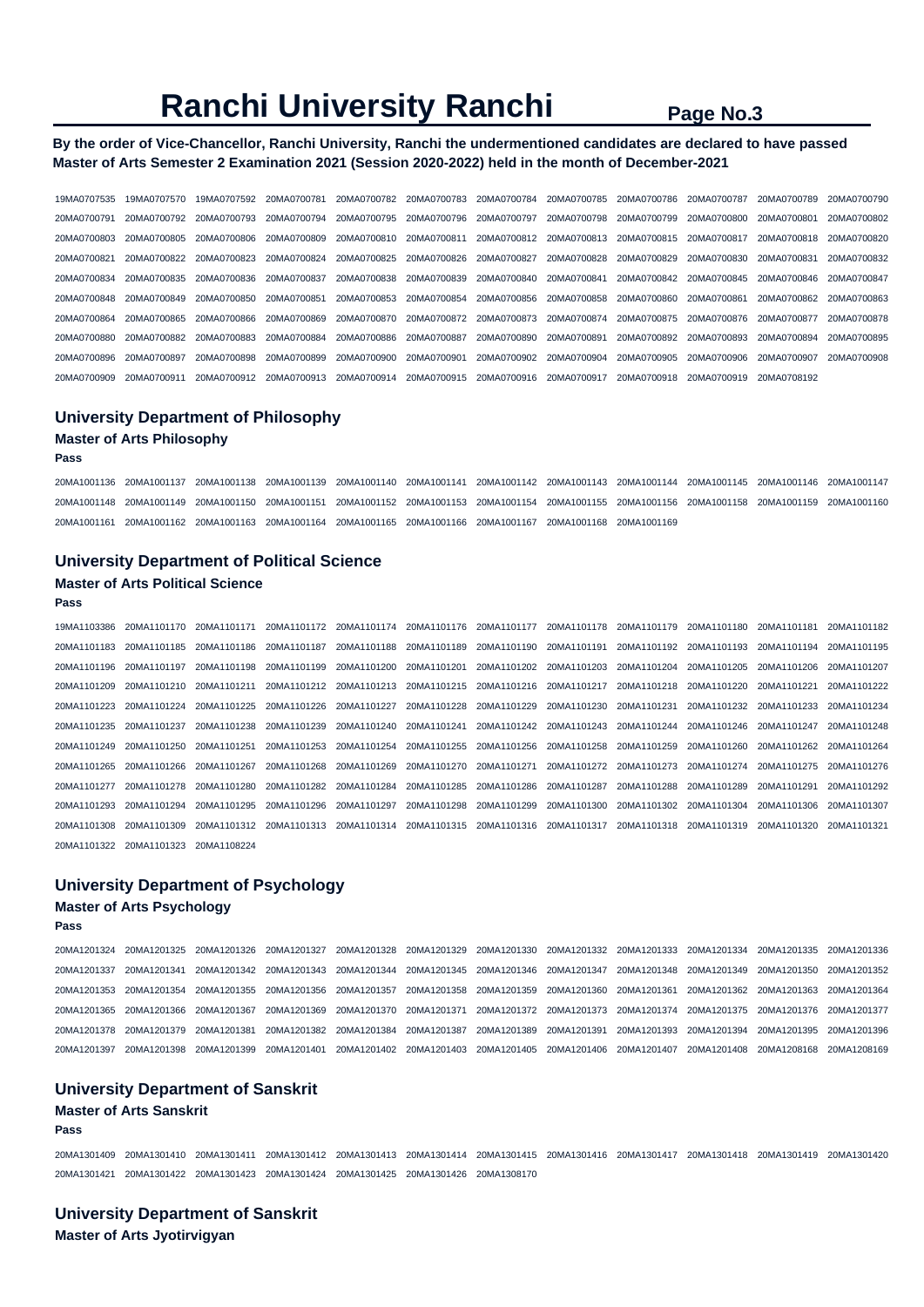#### **By the order of Vice-Chancellor, Ranchi University, Ranchi the undermentioned candidates are declared to have passed Master of Arts Semester 2 Examination 2021 (Session 2020-2022) held in the month of December-2021**

#### **Pass**

20MA3107943 20MA3107944 20MA3107945 20MA3107946 20MA3107947 20MA3107948 20MA3107949 20MA3107950 20MA3107951 20MA3107952 20MA3107953 20MA3107954 20MA3107955 20MA3107956 20MA3107957 20MA3107959 20MA3107960 20MA3107961 20MA3107962 20MA3107964 20MA3107965

#### **University Department of Sociology**

### **Master of Arts Sociology**

#### **Pass**

20MA1401427 20MA1401428 20MA1401429 20MA1401430 20MA1401432 20MA1401433 20MA1401434 20MA1401435 20MA1401436 20MA1401437 20MA1401438 20MA1401439 20MA1401443 20MA1401444 20MA1401445 20MA1401446 20MA1401447 20MA1401449 20MA1401451 20MA1401452 20MA1401453 20MA1401454 20MA1401456 20MA1401457 20MA1401458 20MA1401459 20MA1401460 20MA1401462 20MA1401463 20MA1401464 20MA1408202 20MA1408203

#### **University Department of Tribal & Regional Languages**

**Master of Arts Ho** 

**Pass** 

20MA1501467 20MA1501469 20MA1501470 20MA1508210 20MA1508211

#### **Master of Arts Nagpuri**

**Pass** 

20MA1601575 20MA1601577 20MA1601578 20MA1601579 20MA1601580 20MA1601581 20MA1601582 20MA1601583 20MA1601584 20MA1601585 20MA1601586 20MA1601590 20MA1601591 20MA1601592 20MA1601593 20MA1601594 20MA1601595 20MA1601596 20MA1601598 20MA1601599 20MA1601600 20MA1601601 20MA1601602 20MA1601604 20MA1601605 20MA1608217

#### **Master of Arts Mundari**

**Pass** 

19MA1703258 20MA1701555 20MA1701556 20MA1701557 20MA1701558 20MA1701559 20MA1701560 20MA1701561 20MA1701562 20MA1701563 20MA1701564 20MA1701565 20MA1701566 20MA1701567 20MA1701568 20MA1701569 20MA1701570 20MA1701571 20MA1701573 20MA1701574

#### **Master of Arts Kharia**

**Pass** 

20MA1801471 20MA1801473 20MA1808214 20MA1808215

#### **Master of Arts Kurukh**

**Pass** 

18MA2003600 20MA2001504 20MA2001506 20MA2001508 20MA2001509 20MA2001511 20MA2001513 20MA2001514 20MA2001515 20MA2001516 20MA2001517 20MA2001518 20MA2001519 20MA2001520 20MA2001521 20MA2001522 20MA2001523 20MA2001524 20MA2001525 20MA2001527 20MA2001528 20MA2001529 20MA2001530 20MA2001531 20MA2001532 20MA2001534 20MA2001536 20MA2001538 20MA2001539 20MA2001540 20MA2001541 20MA2001543 20MA2001544 20MA2001545 20MA2001547 20MA2001549 20MA2001550 20MA2001551 20MA2001552 20MA2001553 20MA2001554

#### **Master of Arts Khortha**

**Pass** 

20MA2101476 20MA2101477 20MA2101478 20MA2101479 20MA2101480 20MA2101481 20MA2101483 20MA2101484 20MA2101485 20MA2101486 20MA2101487 20MA2108171 20MA2108172 20MA2108173 20MA2108174 20MA2108175 20MA2108176 20MA2108177 20MA2108216

#### **Master of Arts Santhali**

**Pass** 

20MA2601620 20MA2601621 20MA2608188

#### **Master of Arts PanchPargania**

**Pass** 

20MA2701606 20MA2701607 20MA2701608 20MA2701609 20MA2701610 20MA2701611 20MA2701612 20MA2701613 20MA2701614 20MA2701615 20MA2701616 20MA2701617 20MA2701618 20MA2701619 20MA2708184 20MA2708185 20MA2708186 20MA2708187

#### **University Department of Urdu**

#### **Master of Arts Urdu**

**Pass** 

19MA2300570 19MA2300593 20MA2301626 20MA2301627 20MA2301628 20MA2301629 20MA2301630 20MA2301631 20MA2301633 20MA2301634 20MA2301635 20MA2301637 20MA2301641 20MA2301642 20MA2301644 20MA2301645 20MA2301646 20MA2301647 20MA2301648 20MA2301649 20MA2308190 20MA2308191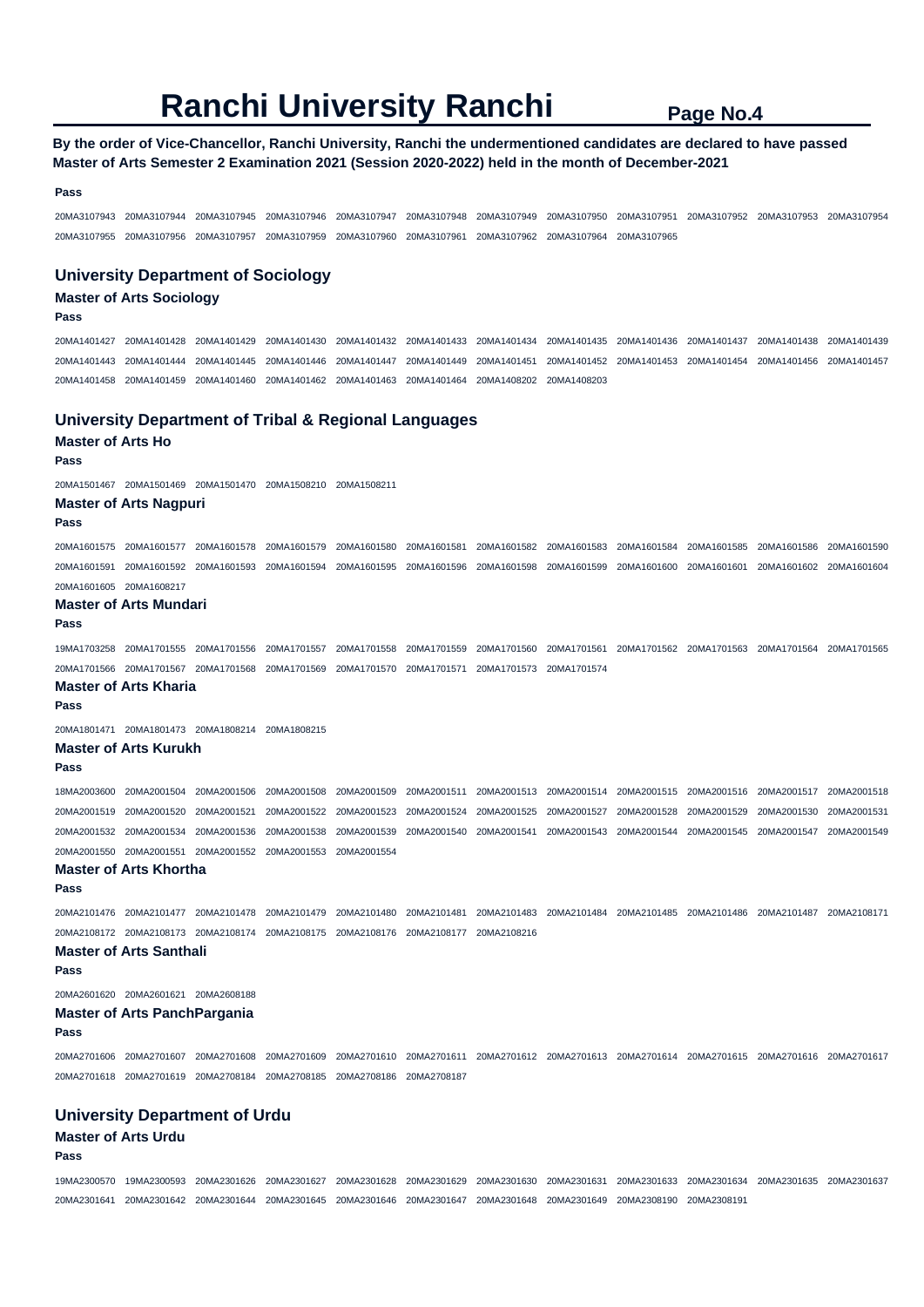**By the order of Vice-Chancellor, Ranchi University, Ranchi the undermentioned candidates are declared to have passed Master of Arts Semester 2 Examination 2021 (Session 2020-2022) held in the month of December-2021** 

#### **R.L.S.Y. College, Ranchi**

**Master of Arts Economics** 

| Pass                       | שטחוטווטים בגיות וט                     |             |             |             |             |             |             |             |             |             |             |
|----------------------------|-----------------------------------------|-------------|-------------|-------------|-------------|-------------|-------------|-------------|-------------|-------------|-------------|
| 20MA0306761                | 20MA0306762                             | 20MA0306763 | 20MA0306765 | 20MA0306766 | 20MA0306767 | 20MA0306768 | 20MA0306769 | 20MA0306771 | 20MA0306772 | 20MA0306773 | 20MA0306774 |
| 20MA0306775                | 20MA0306776                             | 20MA0306777 | 20MA0306778 | 20MA0306779 | 20MA0306780 | 20MA0306781 | 20MA0306782 | 20MA0306784 | 20MA0306786 | 20MA0306787 | 20MA0306789 |
| 20MA0306790                | 20MA0306793                             |             |             |             |             |             |             |             |             |             |             |
| Pass                       | <b>Master of Arts Geography</b>         |             |             |             |             |             |             |             |             |             |             |
| 20MA0506794                | 20MA0506795                             | 20MA0506796 | 20MA0506797 | 20MA0506798 | 20MA0506799 | 20MA0506801 | 20MA0506802 | 20MA0506803 | 20MA0506804 | 20MA0506806 | 20MA0506807 |
| 20MA0506808                | 20MA0506809                             | 20MA0506810 | 20MA0506811 | 20MA0506813 | 20MA0506814 | 20MA0506815 | 20MA0506816 | 20MA0506817 | 20MA0506818 | 20MA0506819 | 20MA0506822 |
| 20MA0506824                | 20MA0506825                             | 20MA0506826 | 20MA0506828 | 20MA0506829 | 20MA0506830 | 20MA0506831 |             |             |             |             |             |
|                            | <b>Master of Arts Hindi</b>             |             |             |             |             |             |             |             |             |             |             |
| Pass                       |                                         |             |             |             |             |             |             |             |             |             |             |
| 19MA0601786                | 20MA0606832                             | 20MA0606833 | 20MA0606834 | 20MA0606835 | 20MA0606836 | 20MA0606837 | 20MA0606839 | 20MA0606840 | 20MA0606841 | 20MA0606842 | 20MA0606844 |
| 20MA0606845                | 20MA0606846                             | 20MA0606847 | 20MA0606848 | 20MA0606849 | 20MA0606850 | 20MA0606851 | 20MA0606852 | 20MA0606853 | 20MA0606854 | 20MA0606855 | 20MA0606856 |
| 20MA0606858                | 20MA0606859                             | 20MA0606860 | 20MA0606862 | 20MA0606863 | 20MA0606865 | 20MA0606866 | 20MA0606867 | 20MA0606868 | 20MA0606869 | 20MA0606870 | 20MA0606871 |
| 20MA0606872                | 20MA0606873                             | 20MA0606874 | 20MA0606876 | 20MA0606877 | 20MA0606878 | 20MA0606879 | 20MA0606880 | 20MA0606881 | 20MA0606882 | 20MA0606883 | 20MA0606884 |
| 20MA0606886<br>20MA0606901 | 20MA0606887                             | 20MA0606888 | 20MA0606889 | 20MA0606891 | 20MA0606892 | 20MA0606893 | 20MA0606895 | 20MA0606897 | 20MA0606898 | 20MA0606899 | 20MA0606900 |
|                            | <b>Master of Arts History</b>           |             |             |             |             |             |             |             |             |             |             |
| Pass                       |                                         |             |             |             |             |             |             |             |             |             |             |
| 20MA0706902                | 20MA0706903                             | 20MA0706904 | 20MA0706905 | 20MA0706906 | 20MA0706907 | 20MA0706908 | 20MA0706909 | 20MA0706910 | 20MA0706912 | 20MA0706913 | 20MA0706914 |
| 20MA0706915                | 20MA0706916                             | 20MA0706917 | 20MA0706918 | 20MA0706919 | 20MA0706920 | 20MA0706921 | 20MA0706922 | 20MA0706923 | 20MA0706924 | 20MA0706925 | 20MA0706926 |
| 20MA0706927                | 20MA0706928                             | 20MA0706930 | 20MA0706931 | 20MA0706932 | 20MA0706933 | 20MA0706934 | 20MA0706935 | 20MA0706936 | 20MA0706937 | 20MA0706938 | 20MA0706939 |
| 20MA0706940                | 20MA0706941                             | 20MA0706942 | 20MA0706943 | 20MA0706945 | 20MA0706946 | 20MA0706947 | 20MA0706948 | 20MA0706949 | 20MA0706950 | 20MA0706951 | 20MA0706952 |
| 20MA0706953                | 20MA0706954                             | 20MA0706955 | 20MA0706956 | 20MA0706957 | 20MA0706958 | 20MA0706959 |             |             |             |             |             |
|                            | <b>Master of Arts Political Science</b> |             |             |             |             |             |             |             |             |             |             |
| Pass                       |                                         |             |             |             |             |             |             |             |             |             |             |
| 18MA1102947                | 20MA1106974                             | 20MA1106975 | 20MA1106977 | 20MA1106978 | 20MA1106979 | 20MA1106980 | 20MA1106981 | 20MA1106982 | 20MA1106983 | 20MA1106984 | 20MA1106986 |
| 20MA1106987                | 20MA1106988                             | 20MA1106989 | 20MA1106990 | 20MA1106991 | 20MA1106992 | 20MA1106993 | 20MA1106994 | 20MA1106995 | 20MA1106996 | 20MA1106997 | 20MA1106998 |
| 20MA1107000                | 20MA1107001                             | 20MA1107002 | 20MA1107003 | 20MA1107007 | 20MA1107008 | 20MA1107009 | 20MA1107010 | 20MA1107011 | 20MA1107012 | 20MA1107013 | 20MA1107014 |

20MA1107029 20MA1107030 20MA1107031 20MA1107032 20MA1107033 **Master of Arts Nagpuri** 

#### **Pass**

19MA1601867 20MA1606960 20MA1606962 20MA1606963 20MA1606964 20MA1606966 20MA1606967 20MA1606968 20MA1606970 20MA1606971 20MA1606972 20MA1606973

20MA1107015 20MA1107016 20MA1107017 20MA1107018 20MA1107019 20MA1107020 20MA1107022 20MA1107023 20MA1107024 20MA1107026 20MA1107027 20MA1107028

#### **B.N.J. College, Sisai**

**Master of Arts Hindi** 

**Pass** 

18MA0603310 19MA0600317 20MA0603017 20MA0603018 20MA0603021 20MA0603022 20MA0603023 20MA0603024 20MA0603025 20MA0603026 20MA0603028 20MA0603029 20MA0603030 20MA0603031 20MA0603032 20MA0603033 20MA0603034 20MA0603035 20MA0603036 20MA0603037 20MA0603038 20MA0603039 20MA0603041 20MA0603042 **Master of Arts History** 

## **Pass**

20MA0703044 20MA0703046 20MA0703047 20MA0703048 20MA0703049 20MA0703050 20MA0703051 20MA0703052 20MA0703053 20MA0703054 20MA0703055 20MA0703056 20MA0703057 20MA0703058 20MA0703059

**Master of Arts Political Science** 

### **Pass**

19MA1100376 19MA1100395 19MA1100418 20MA1103093 20MA1103094 20MA1103095 20MA1103097 20MA1103098 20MA1103099 20MA1103100 20MA1103102 20MA1103103 20MA1103105

#### **Master of Arts Nagpuri**

**Pass**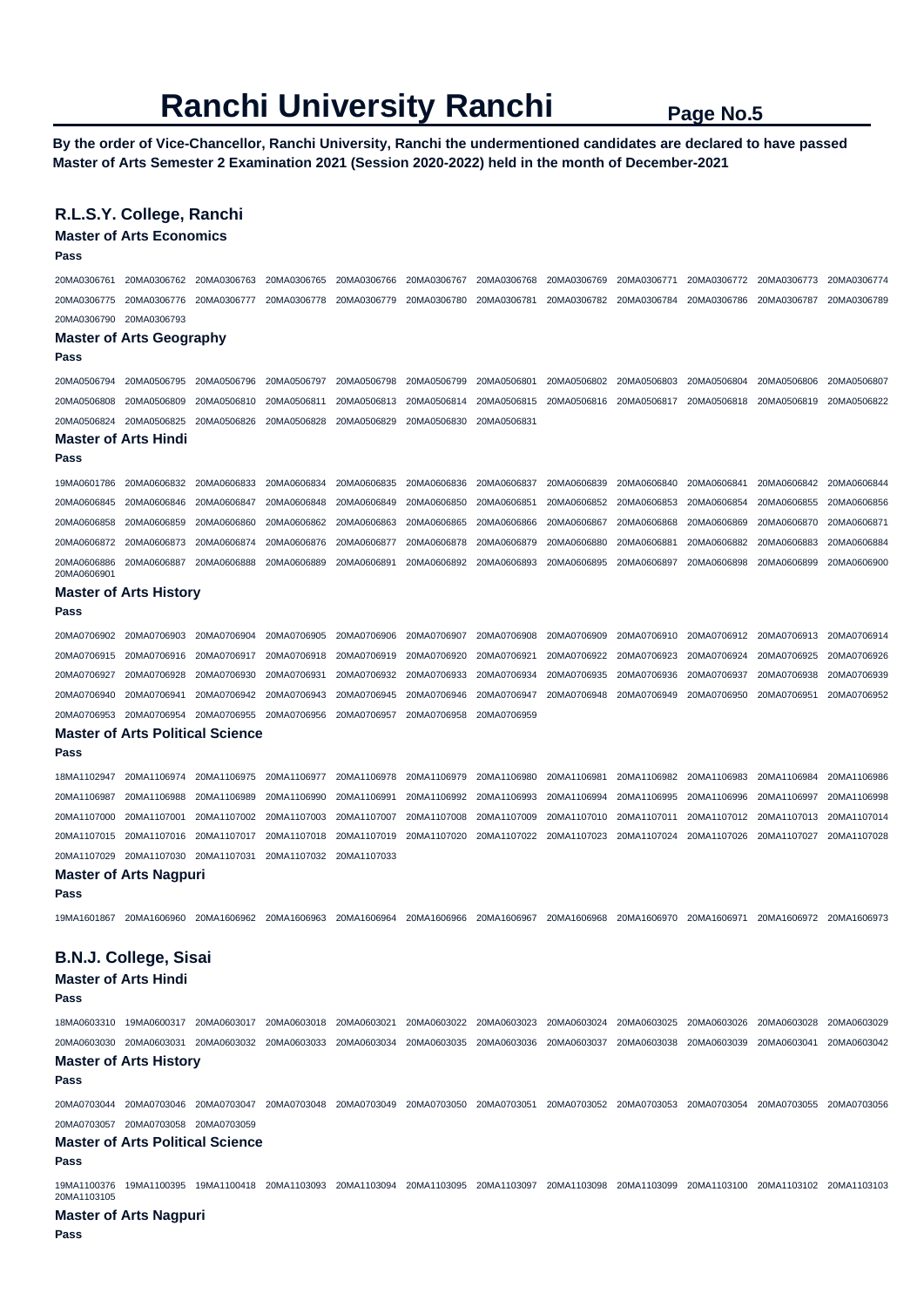#### **By the order of Vice-Chancellor, Ranchi University, Ranchi the undermentioned candidates are declared to have passed Master of Arts Semester 2 Examination 2021 (Session 2020-2022) held in the month of December-2021**

20MA1603077 20MA1603078 20MA1603080 20MA1603081 20MA1603082 20MA1603083 20MA1603084 20MA1603086 20MA1603088 **Master of Arts Kurukh Pass**  20MA2003060 20MA2003061 20MA2003062 20MA2003063 20MA2003064 20MA2003066 20MA2003067 20MA2003068 20MA2003069 20MA2003070 20MA2003071 20MA2003072 20MA2003073 20MA2003074 20MA2003075 20MA2003076 **Nirmala College, Ranchi Master of Arts Economics Pass**  20MA0307793 20MA0307794 20MA0307795 20MA0307796 20MA0307797 20MA0307798 20MA0307799 20MA0307800 20MA0307801 20MA0307802 20MA0307803 20MA0307804 20MA0307806 20MA0307807 20MA0307808 20MA0307809 20MA0307810 20MA0307811 20MA0307812 20MA0307813 20MA0307814 20MA0307815 20MA0307816 20MA0307817 **Master of Arts Geography Pass**  20MA0507818 20MA0507819 20MA0507820 20MA0507821 20MA0507822 20MA0507823 20MA0507824 20MA0507825 20MA0507826 20MA0507827 20MA0507828 20MA0507829 20MA0507830 20MA0507831 20MA0507832 20MA0507833 20MA0507834 20MA0507835 20MA0507836 20MA0507837 20MA0507838 20MA0507839 20MA0507840 20MA0507841 20MA0507842 20MA0507843 20MA0507844 20MA0507845 **Master of Arts Hindi Pass**  20MA0607846 20MA0607847 20MA0607848 20MA0607849 20MA0607850 20MA0607851 20MA0607852 20MA0607853 20MA0607854 20MA0607855 **Master of Arts History Pass**  20MA0707856 20MA0707857 20MA0707860 20MA0707861 20MA0707862 20MA0707863 20MA0707864 20MA0707865 20MA0707866 20MA0707867 20MA0707868 20MA0707869 20MA0707870 20MA0707872 **Master of Arts Political Science Pass**  20MA1107873 20MA1107874 20MA1107875 20MA1107876 20MA1107877 20MA1107878 20MA1107879 20MA1107880 20MA1107882 20MA1107883 20MA1107884 20MA1107885 20MA1107886 20MA1107887 20MA1107888 20MA1107889 20MA1107890 20MA1107891 **Kartik Oraon College, Gumla Master of Arts Economics Pass**  18MA0303989 20MA0305913 20MA0305914 20MA0305915 20MA0305916 20MA0305917 20MA0305918 20MA0305919 20MA0305921 20MA0305922 20MA0305926 20MA0305927 20MA0305928 20MA0305929 20MA0305931 20MA0305932 20MA0305933 20MA0305934 20MA0305935 20MA0305938 20MA0305939 20MA0305940 20MA0305941 20MA0305942 20MA0305943 20MA0305944 20MA0305946 20MA0305947 20MA0305948 20MA0305949 20MA0305950 20MA0305951 20MA0305952 20MA0305953 20MA0305957 20MA0305958 20MA0305959 20MA0305961 20MA0305962 20MA0305964 20MA0305967 20MA0305968 20MA0305969 20MA0305970 20MA0308092 **Master of Arts Geography Pass**  18MA0504020 19MA0500762 20MA0506008 20MA0506009 20MA0506011 20MA0506012 20MA0506013 20MA0506014 20MA0506015 20MA0506016 20MA0506017 20MA0506018 20MA0506019 20MA0506020 20MA0506021 20MA0506022 20MA0506023 20MA0506024 20MA0506025 20MA0506026 20MA0506027 20MA0506028 20MA0506029 20MA0506030 20MA0506031 20MA0506032 20MA0506033 20MA0506034 20MA0506035 20MA0506037 20MA0506038 20MA0506039 20MA0506040 20MA0506042 20MA0506043 20MA0506044 20MA0506046 20MA0506048 20MA0506049 20MA0506050 20MA0506051 20MA0506052 20MA0506053 20MA0506054 20MA0506055 20MA0506056 20MA0506057 20MA0506058 20MA0506059 20MA0506060 20MA0506061 20MA0506062 20MA0506063 20MA0506064 20MA0506065 20MA0506066 20MA0506067 20MA0506068 20MA0506069 20MA0506070 20MA0506071 20MA0506072 20MA0506073 20MA0506074 20MA0506075 20MA0506076 20MA0506077 20MA0506078 20MA0506079 20MA0506080 20MA0506081 20MA0506082 20MA0506083 20MA0506084 20MA0506085 20MA0506086 20MA0506089 20MA0506090 20MA0506091 20MA0506092 20MA0506093 20MA0506094 20MA0506095 20MA0506096 20MA0506097 20MA0506098 20MA0506099 20MA0506100 20MA0506101 **Master of Arts Hindi Pass**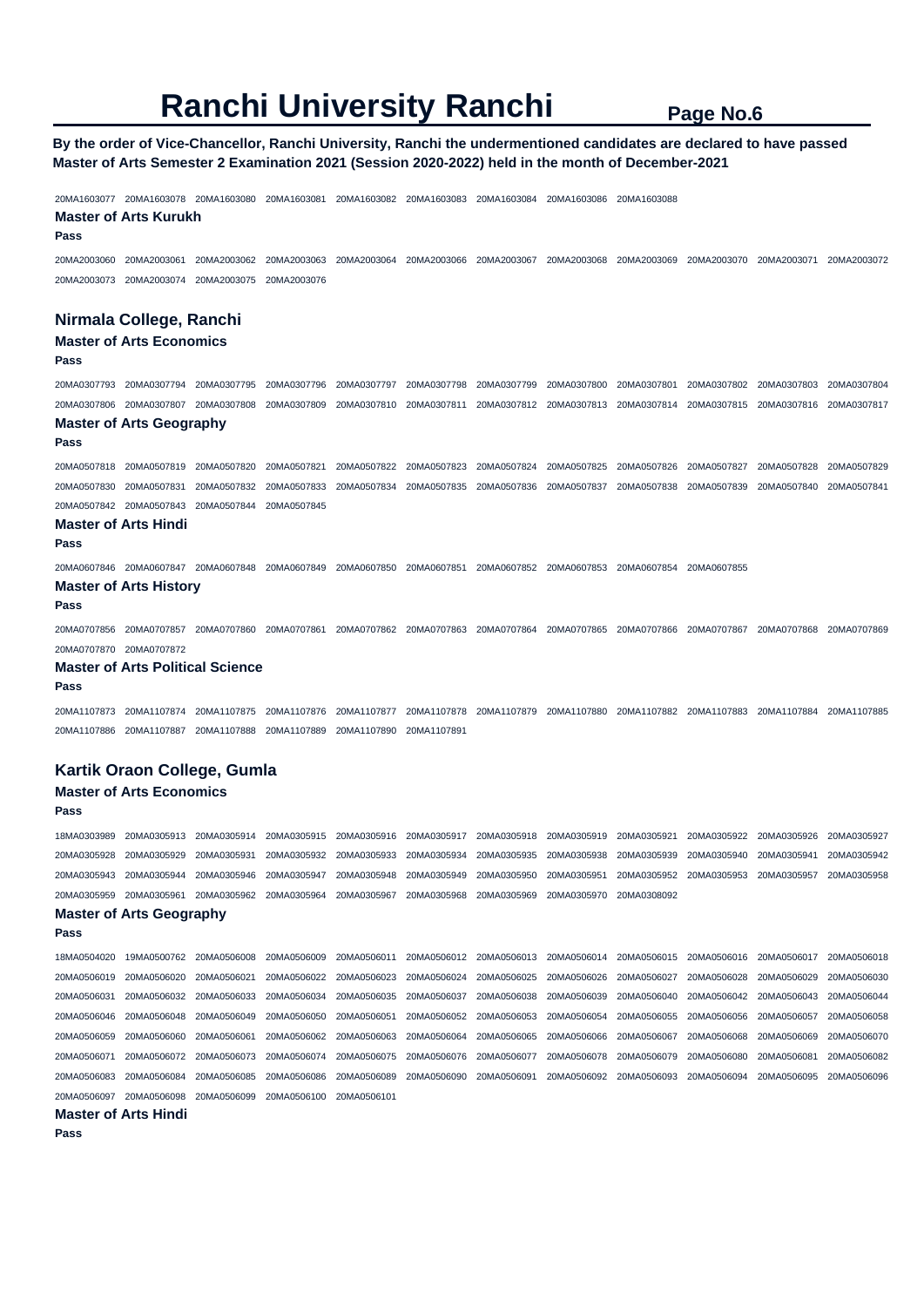### **By the order of Vice-Chancellor, Ranchi University, Ranchi the undermentioned candidates are declared to have passed Master of Arts Semester 2 Examination 2021 (Session 2020-2022) held in the month of December-2021**

| 19MA0600828                | 20MA0606102 20MA0606105                                      |                            | 20MA0606106                | 20MA0606107                | 20MA0606108                | 20MA0606109                | 20MA0606110                | 20MA0606111                | 20MA0606112                | 20MA0606113                | 20MA0606114                |
|----------------------------|--------------------------------------------------------------|----------------------------|----------------------------|----------------------------|----------------------------|----------------------------|----------------------------|----------------------------|----------------------------|----------------------------|----------------------------|
| 20MA0606115                | 20MA0606116                                                  | 20MA0606117                | 20MA0606118                | 20MA0606119                | 20MA0606120                | 20MA0606121                | 20MA0606122                | 20MA0606123                | 20MA0606124                | 20MA0606126                | 20MA0606128                |
| 20MA0606129                | 20MA0606130                                                  | 20MA0606131                | 20MA0606132                | 20MA0606133                | 20MA0606134                | 20MA0606135                | 20MA0606136                | 20MA0606137                | 20MA0606138                | 20MA0606139                | 20MA0606140                |
| 20MA0606141                | 20MA0606142                                                  | 20MA0606143                | 20MA0606144                | 20MA0606145                | 20MA0606146                | 20MA0606147                | 20MA0606148                | 20MA0606149                | 20MA0606150                | 20MA0606151                | 20MA0606152                |
| 20MA0606154                | 20MA0606155                                                  | 20MA0606156                | 20MA0606157                | 20MA0606158                | 20MA0606159                | 20MA0606160                | 20MA0606161                | 20MA0606162                | 20MA0606163                | 20MA0606165                | 20MA0606166                |
| 20MA0606167                | 20MA0606168                                                  | 20MA0606169                | 20MA0606170                | 20MA0606171                | 20MA0606172                | 20MA0606173                | 20MA0606174                | 20MA0606175                | 20MA0606176                | 20MA0606177                | 20MA0606178                |
| 20MA0606179                | 20MA0606180                                                  | 20MA0606181                | 20MA0606182                | 20MA0606183                | 20MA0608094                |                            |                            |                            |                            |                            |                            |
|                            | <b>Master of Arts History</b>                                |                            |                            |                            |                            |                            |                            |                            |                            |                            |                            |
| Pass                       |                                                              |                            |                            |                            |                            |                            |                            |                            |                            |                            |                            |
| 18MA0703785                | 18MA0703803                                                  | 18MA0703808                | 18MA0703813                | 18MA0703814                | 18MA0703820                | 18MA0703821                | 18MA0703823                | 18MA0703829                | 18MA0703831                | 18MA0703842                | 18MA0703847                |
| 18MA0703848                | 19MA0700909                                                  | 20MA0706184                | 20MA0706185                | 20MA0706186                | 20MA0706187                | 20MA0706188                | 20MA0706189                | 20MA0706190                | 20MA0706191                | 20MA0706192                | 20MA0706193                |
| 20MA0706195                | 20MA0706196                                                  | 20MA0706197                | 20MA0706198                | 20MA0706199                | 20MA0706200                | 20MA0706202                | 20MA0706203                | 20MA0706204                | 20MA0706206                | 20MA0706207                | 20MA0706208                |
| 20MA0706209                | 20MA0706211                                                  | 20MA0706212                | 20MA0706213                | 20MA0706214                | 20MA0706215                | 20MA0706217                | 20MA0706218                | 20MA0706219                | 20MA0706220                | 20MA0706222                | 20MA0706223                |
| 20MA0706224                | 20MA0706226                                                  | 20MA0706228                | 20MA0706229                | 20MA0706230                | 20MA0706231                | 20MA0706232                | 20MA0706233                | 20MA0706234                | 20MA0706235                | 20MA0706236                | 20MA0706237                |
| 20MA0706238                | 20MA0706239                                                  | 20MA0706240                | 20MA0706241                | 20MA0706242                | 20MA0706245                | 20MA0706246                | 20MA0706247                | 20MA0706249                | 20MA0706251                | 20MA0706253                | 20MA0706254                |
| 20MA0706255                | 20MA0706256                                                  | 20MA0706257                | 20MA0706258                | 20MA0706259                | 20MA0706261                | 20MA0706262                | 20MA0706264                | 20MA0706265                | 20MA0706266                | 20MA0706267                | 20MA0706268                |
| 20MA0706269                | 20MA0706270                                                  | 20MA0706271                | 20MA0706273                | 20MA0706275                | 20MA0706276                | 20MA0706277                | 20MA0706279                | 20MA0706280                | 20MA0708200                |                            |                            |
|                            | <b>Master of Arts Political Science</b>                      |                            |                            |                            |                            |                            |                            |                            |                            |                            |                            |
| Pass                       |                                                              |                            |                            |                            |                            |                            |                            |                            |                            |                            |                            |
| 20MA1106335                | 20MA1106336                                                  | 20MA1106337                | 20MA1106338                | 20MA1106339                | 20MA1106340                | 20MA1106341                | 20MA1106343                | 20MA1106344                | 20MA1106345                | 20MA1106346                | 20MA1106347                |
| 20MA1106348                | 20MA1106349                                                  | 20MA1106350                | 20MA1106351                | 20MA1106352                | 20MA1106353                | 20MA1106354                | 20MA1106355                | 20MA1106357                | 20MA1106358                | 20MA1106359                | 20MA1106360                |
| 20MA1106361                | 20MA1106362                                                  | 20MA1106363                | 20MA1106364                | 20MA1106365                | 20MA1106366                | 20MA1106367                | 20MA1106368                | 20MA1106369                | 20MA1106370                | 20MA1106371                | 20MA1106372                |
| 20MA1106373                | 20MA1106374                                                  | 20MA1106375                | 20MA1106376                | 20MA1106378                | 20MA1106379                | 20MA1106380                | 20MA1106381                | 20MA1106382                | 20MA1106383                | 20MA1106384                | 20MA1106386                |
| 20MA1106387                | 20MA1106388                                                  | 20MA1106389                | 20MA1106390                | 20MA1106391                | 20MA1106392                | 20MA1106393                | 20MA1106396                | 20MA1106397                | 20MA1106398                | 20MA1106399                | 20MA1106400                |
| 20MA1106402                | 20MA1106404                                                  | 20MA1106405                | 20MA1106407                | 20MA1106408                | 20MA1106409                | 20MA1106411                | 20MA1106413                | 20MA1106414                | 20MA1106415                | 20MA1106416                | 20MA1106417                |
|                            |                                                              |                            |                            |                            |                            |                            |                            |                            |                            |                            |                            |
| 20MA1106418                | 20MA1106419                                                  | 20MA1106420                | 20MA1106421                | 20MA1106422                | 20MA1106423                | 20MA1106424                | 20MA1106425                | 20MA1106426                | 20MA1106427                | 20MA1106428                |                            |
| Pass                       | Master of Arts Sanskrit                                      |                            |                            |                            |                            |                            |                            |                            |                            |                            |                            |
| 20MA1306430                | 20MA1306431                                                  | 20MA1306432                | 20MA1306433                | 20MA1306434                | 20MA1306436                | 20MA1306437                | 20MA1306438                | 20MA1306439                | 20MA1306440                | 20MA1306441                | 20MA1306442                |
| 20MA1306443                | 20MA1306444                                                  | 20MA1306445                | 20MA1306446                | 20MA1306447                | 20MA1306448                | 20MA1306449                | 20MA1306450                | 20MA1306451                | 20MA1306452                | 20MA1306453                | 20MA1306454                |
|                            | <b>Master of Arts Nagpuri</b>                                |                            |                            |                            |                            |                            |                            |                            |                            |                            |                            |
| Pass                       |                                                              |                            |                            |                            |                            |                            |                            |                            |                            |                            |                            |
| Pass                       | 20MA1606325 20MA1606326 20MA1606327<br>Master of Arts Kharia |                            | 20MA1606328                | 20MA1606329                | 20MA1606330                | 20MA1606332                | 20MA1606333                |                            |                            |                            |                            |
|                            |                                                              |                            |                            |                            |                            |                            |                            |                            |                            |                            |                            |
| Pass                       | <b>Master of Arts Kurukh</b>                                 |                            |                            | 20MA1806285                | 20MA1806286                | 20MA1806287                | 20MA1806288                | 20MA1806289                | 20MA1806290                |                            |                            |
| 20MA2006292                | 20MA2006293                                                  | 20MA2006294                | 20MA2006295                | 20MA2006297                | 20MA2006298                | 20MA2006299                | 20MA2006300                | 20MA2006302                | 20MA2006303                | 20MA2006304                | 20MA2006305                |
|                            | 20MA2006306 20MA2006309                                      | 20MA2006310                | 20MA2006311                | 20MA2006312                | 20MA2006313                | 20MA2006315                | 20MA2006317                | 20MA2006319                | 20MA2006320                | 20MA2006322                | 20MA2006323                |
| Pass                       | Master of Arts Urdu                                          |                            |                            |                            |                            |                            |                            |                            |                            |                            |                            |
| 19MA2301149                | 20MA2306455 20MA2306456                                      |                            | 20MA2306457                | 20MA2306458                | 20MA2306459                |                            |                            |                            |                            |                            |                            |
|                            | <b>Mandar College, Mandar</b>                                |                            |                            |                            |                            |                            |                            |                            |                            |                            |                            |
| Pass                       | <b>Master of Arts Geography</b>                              |                            |                            |                            |                            |                            |                            |                            |                            |                            |                            |
|                            |                                                              |                            |                            |                            |                            |                            |                            |                            |                            |                            |                            |
| 20MA0506554                | 20MA0506555                                                  | 20MA0506556                | 20MA0506557                | 20MA0506558                | 20MA0506560                | 20MA0506561                | 20MA0506562                | 20MA0506563                | 20MA0506564                | 20MA0506565                | 20MA0506566                |
| 20MA0506567                | 20MA0506568                                                  | 20MA0506569                | 20MA0506570                | 20MA0506571                | 20MA0506572                | 20MA0506573                | 20MA0506574                | 20MA0506575                | 20MA0506576                | 20MA0506577                | 20MA0506578                |
| 20MA0506579<br>20MA0506592 | 20MA0506580<br>20MA0506593                                   | 20MA0506581<br>20MA0506594 | 20MA0506582<br>20MA0506595 | 20MA0506583<br>20MA0506596 | 20MA0506584<br>20MA0506597 | 20MA0506585<br>20MA0506598 | 20MA0506586<br>20MA0506599 | 20MA0506588<br>20MA0506600 | 20MA0506589<br>20MA0506601 | 20MA0506590<br>20MA0506602 | 20MA0506591<br>20MA0506603 |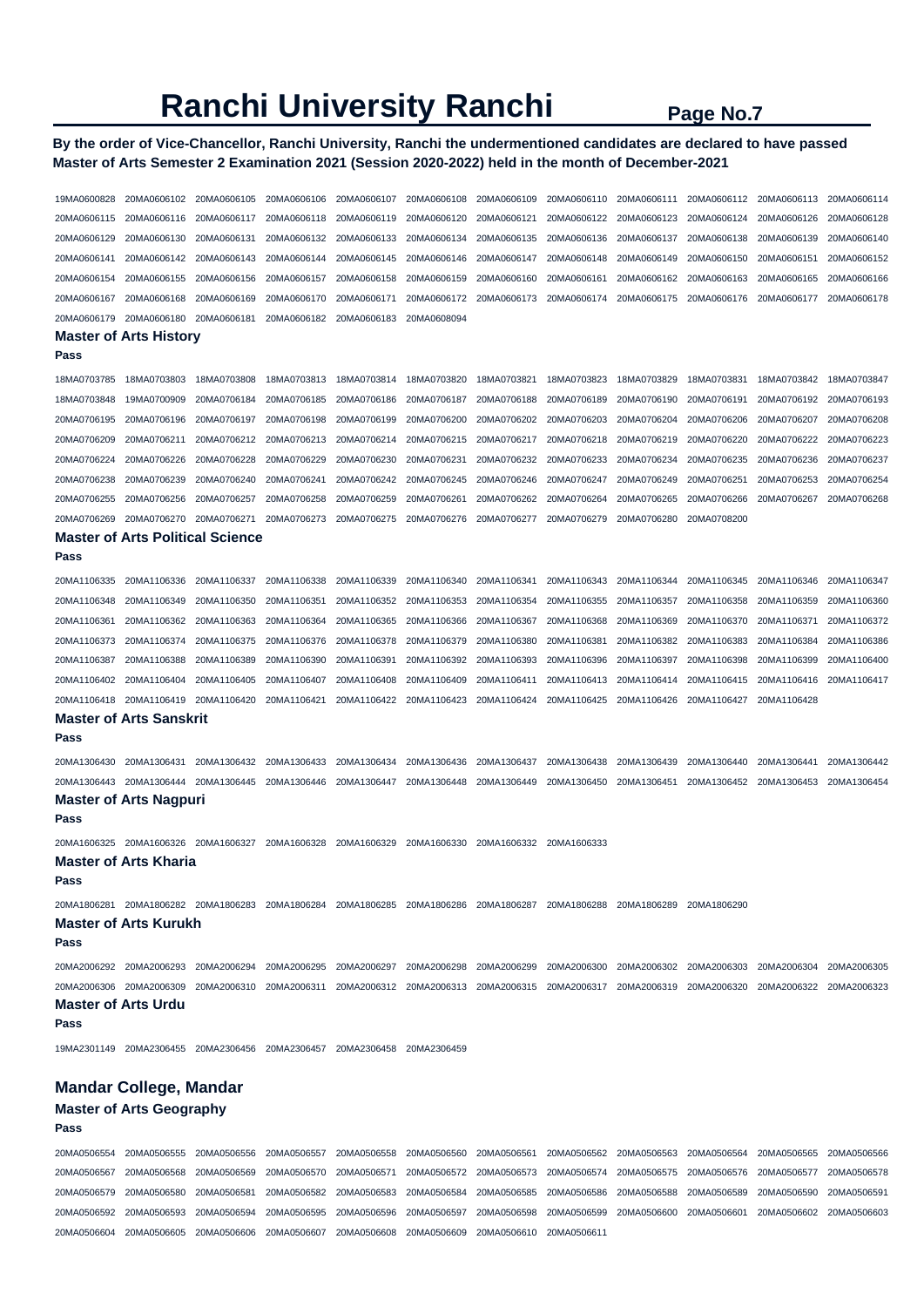**By the order of Vice-Chancellor, Ranchi University, Ranchi the undermentioned candidates are declared to have passed Master of Arts Semester 2 Examination 2021 (Session 2020-2022) held in the month of December-2021** 

### **Master of Arts Hindi Pass**  19MA0602724 20MA0606612 20MA0606613 20MA0606615 20MA0606616 20MA0606618 20MA0606619 20MA0606620 20MA0606621 20MA0606622 20MA0606623 20MA0606624 20MA0606625 20MA0606626 20MA0606627 20MA0606628 20MA0606629 20MA0606630 20MA0606632 20MA0606633 **Master of Arts History Pass**  19MA0702728 19MA0702747 20MA0706635 20MA0706637 20MA0706638 20MA0706639 20MA0706642 20MA0706644 20MA0706645 20MA0706646 20MA0706647 20MA0706648 20MA0706649 20MA0706650 20MA0706651 20MA0706652 20MA0706653 20MA0706654 20MA0706655 20MA0706657 20MA0706658 20MA0706659 **Master of Arts Political Science Pass**  20MA1106673 20MA1106674 20MA1106675 20MA1106676 20MA1106678 20MA1106679 20MA1106682 20MA1106683 20MA1106684 20MA1106686 20MA1106687 20MA1106688 20MA1106690 20MA1106691 20MA1106692 20MA1106695 20MA1106697 20MA1106698 20MA1106701 20MA1106702 20MA1106703 20MA1106704 20MA1106705 20MA1106707 20MA1106708 20MA1106709 20MA1106710 20MA1106711 20MA1106712 20MA1106714 20MA1106716 20MA1106717 20MA1106718 20MA1106719 20MA1106720 20MA1106721 20MA1106723 20MA1106724 20MA1106725 20MA1108096 **Master of Arts Sociology Pass**  19MA1402814 19MA1402815 19MA1402820 19MA1402826 19MA1402827 19MA1402838 19MA1407679 19MA1407680 20MA1406726 20MA1406727 20MA1406728 20MA1406729 20MA1406730 20MA1406731 20MA1406732 20MA1406734 20MA1406735 20MA1406736 20MA1406737 **Master of Arts Kurukh Pass**  19MA2002758 20MA2006660 20MA2006662 20MA2006663 20MA2006664 20MA2006666 20MA2006667 20MA2006668 20MA2006669 20MA2006670 20MA2006671 **Master of Arts Urdu Pass**  20MA2306738 20MA2306741 20MA2306742 20MA2306743 20MA2306744 20MA2306745 20MA2306746 20MA2306747 20MA2306748 20MA2306749 20MA2306752 20MA2306753 20MA2306754 20MA2306755 20MA2306756 20MA2306757 20MA2306758 20MA2306759 20MA2306760 **Birsa College, Khunti Master of Arts Economics Pass**  19MA0307918 19MA0307937 19MA0307941 20MA0303514 20MA0303515 20MA0303516 20MA0303517 20MA0303519 20MA0303520 20MA0303521 20MA0303522 20MA0303524 20MA0303525 20MA0303526 20MA0303527 20MA0303528 20MA0303529 20MA0303531 20MA0303532 20MA0303533 20MA0303534 20MA0303535 20MA0303536 20MA0303537 20MA0303538 20MA0303539 20MA0303540 20MA0303541 20MA0303542 20MA0303543 20MA0303544 20MA0303545 20MA0303546 20MA0303547 20MA0303548 20MA0303550 20MA0303552 20MA0303553 20MA0303554 20MA0303555 20MA0303556 20MA0303557 20MA0303558 20MA0303559 20MA0303560 20MA0303561 20MA0303562 20MA0303563 20MA0303564 20MA0303565 20MA0303566 20MA0303567 20MA0303568 20MA0303569 20MA0303572 20MA0303573 20MA0303574 20MA0303575 20MA0303576 20MA0303578 20MA0303581 20MA0303582 20MA0303585 20MA0303586 20MA0303588 20MA0303589 20MA0303590 20MA0308054 20MA0308055 **Master of Arts Geography Pass**

19MA0508053 20MA0503608 20MA0503609 20MA0503610 20MA0503611 20MA0503612 20MA0503613 20MA0503614 20MA0503615 20MA0503616 20MA0503617 20MA0503618 20MA0503619 20MA0503620 20MA0503621 20MA0503622 20MA0503624 20MA0503625 20MA0503626 20MA0503627 20MA0503628 20MA0503629 20MA0503630 20MA0503631 20MA0503632 20MA0503633 20MA0503634 20MA0503635 20MA0503636 20MA0503637 20MA0503638 20MA0503639 20MA0503640 20MA0503641 20MA0503642 20MA0503644 20MA0503645 20MA0503646 20MA0503648 20MA0503650 20MA0503651 20MA0503652 20MA0503653 20MA0503654 20MA0503656 20MA0503657 20MA0503658 20MA0503659 20MA0503661 20MA0503663 20MA0503665 20MA0503666 20MA0503667 20MA0503668 20MA0503670 20MA0503672 20MA0503673 20MA0503674 20MA0503675 20MA0503676 20MA0503677 20MA0503678

**Master of Arts Hindi** 

**Pass**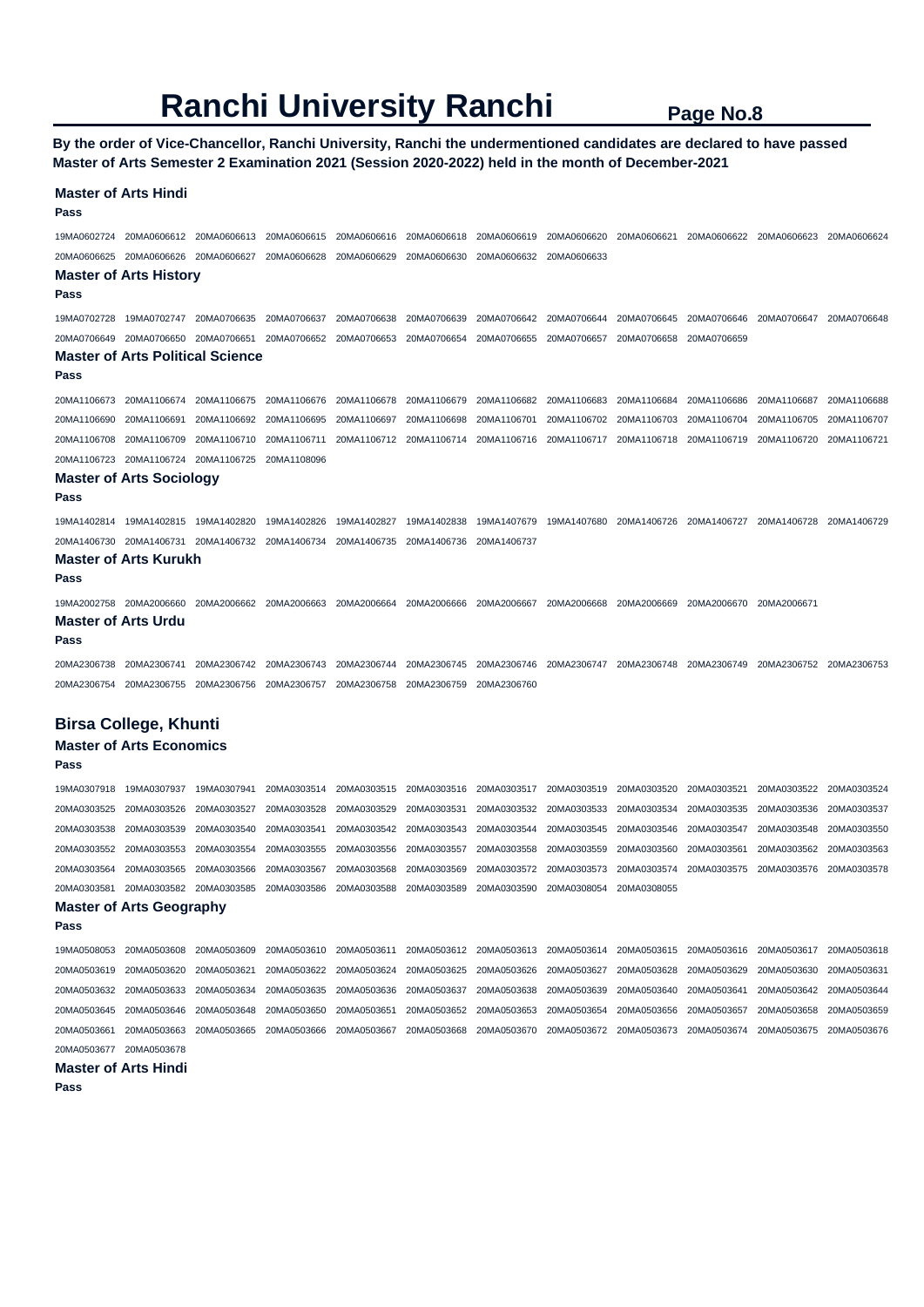### **By the order of Vice-Chancellor, Ranchi University, Ranchi the undermentioned candidates are declared to have passed Master of Arts Semester 2 Examination 2021 (Session 2020-2022) held in the month of December-2021**

| 19MA0608098                | 19MA0608120                                            | 19MA0608134                | 19MA0608146                | 19MA0608148                | 19MA0608155                | 19MA0608159                | 19MA0608181                | 20MA0603679                | 20MA0603680                | 20MA0603681                | 20MA0603682                |
|----------------------------|--------------------------------------------------------|----------------------------|----------------------------|----------------------------|----------------------------|----------------------------|----------------------------|----------------------------|----------------------------|----------------------------|----------------------------|
| 20MA0603683                | 20MA0603684                                            | 20MA0603685                | 20MA0603686                | 20MA0603687                | 20MA0603688                | 20MA0603689                | 20MA0603690                | 20MA0603691                | 20MA0603692                | 20MA0603693                | 20MA0603694                |
| 20MA0603696                | 20MA0603698                                            | 20MA0603699                | 20MA0603700                | 20MA0603701                | 20MA0603702                | 20MA0603703                | 20MA0603704                | 20MA0603705                | 20MA0603706                | 20MA0603707                | 20MA0603708                |
| 20MA0603709                | 20MA0603710                                            | 20MA0603711                | 20MA0603712                | 20MA0603713                | 20MA0603714                | 20MA0603715                | 20MA0603717                | 20MA0603718                | 20MA0603719                | 20MA0603720                | 20MA0603721                |
| 20MA0603722                | 20MA0603723                                            | 20MA0603724                | 20MA0603725                | 20MA0603726                | 20MA0603727                | 20MA0603728                | 20MA0603729                | 20MA0603730                | 20MA0603733                | 20MA0603734                | 20MA0603735                |
| 20MA0603736                | 20MA0603737                                            | 20MA0603738                | 20MA0603739                | 20MA0603740                | 20MA0603741                | 20MA0603742                | 20MA0603743                | 20MA0603744                | 20MA0603745                | 20MA0603746                | 20MA0603748                |
| 20MA0603749                | 20MA0603750                                            | 20MA0603751                | 20MA0603752                | 20MA0603753                | 20MA0603754                | 20MA0603755                | 20MA0603756                | 20MA0603757                | 20MA0603758                | 20MA0603759                | 20MA0603760                |
| 20MA0603761                | 20MA0603762                                            | 20MA0603763                | 20MA0603764                | 20MA0603765                | 20MA0608060                |                            |                            |                            |                            |                            |                            |
| Pass                       | <b>Master of Arts History</b>                          |                            |                            |                            |                            |                            |                            |                            |                            |                            |                            |
|                            |                                                        |                            |                            |                            |                            |                            |                            |                            |                            |                            |                            |
| 19MA0708188                | 19MA0708227                                            | 20MA0703767                | 20MA0703768                | 20MA0703769                | 20MA0703770                | 20MA0703771                | 20MA0703772                | 20MA0703774                | 20MA0703776                | 20MA0703777                | 20MA0703778                |
| 20MA0703779                | 20MA0703780<br>20MA0703792                             | 20MA0703781<br>20MA0703793 | 20MA0703782<br>20MA0703794 | 20MA0703783<br>20MA0703795 | 20MA0703784<br>20MA0703796 | 20MA0703785<br>20MA0703797 | 20MA0703786<br>20MA0703798 | 20MA0703787<br>20MA0703799 | 20MA0703788<br>20MA0703800 | 20MA0703789<br>20MA0703801 | 20MA0703790<br>20MA0703803 |
| 20MA0703791<br>20MA0703804 | 20MA0703805                                            | 20MA0703806                | 20MA0703807                | 20MA0703808                | 20MA0703809                | 20MA0703810                | 20MA0703812                | 20MA0703813                | 20MA0703814                | 20MA0703815                | 20MA0703816                |
|                            |                                                        |                            |                            |                            |                            |                            |                            |                            |                            |                            |                            |
| 20MA0703817                | 20MA0703818<br><b>Master of Arts Political Science</b> | 20MA0703820                | 20MA0703821                | 20MA0703822                | 20MA0703823                | 20MA0703824                | 20MA0703825                | 20MA0703826                | 20MA0703827                | 20MA0703828                | 20MA0708061                |
| Pass                       |                                                        |                            |                            |                            |                            |                            |                            |                            |                            |                            |                            |
| 19MA1108325                | 19MA1108364                                            | 20MA1103879                | 20MA1103880                | 20MA1103882                | 20MA1103883                | 20MA1103884                | 20MA1103885                | 20MA1103886                | 20MA1103887                | 20MA1103888                | 20MA1103889                |
| 20MA1103891                | 20MA1103893                                            | 20MA1103894                | 20MA1103895                | 20MA1103896                | 20MA1103898                | 20MA1103899                | 20MA1103900                | 20MA1103901                | 20MA1103902                | 20MA1103903                | 20MA1103904                |
| 20MA1103905                | 20MA1103906                                            | 20MA1103907                | 20MA1103908                | 20MA1103909                | 20MA1103910                | 20MA1103911                | 20MA1103912                | 20MA1103913                | 20MA1103914                | 20MA1103915                | 20MA1103916                |
| 20MA1103917                | 20MA1103918                                            | 20MA1103920                | 20MA1103921                | 20MA1103922                | 20MA1103923                | 20MA1103924                | 20MA1103926                | 20MA1103929                | 20MA1103930                | 20MA1103931                | 20MA1103932                |
| 20MA1103933                | 20MA1103934                                            | 20MA1103936                | 20MA1103937                | 20MA1103940                | 20MA1103941                | 20MA1103942                | 20MA1103943                | 20MA1103944                | 20MA1103945                | 20MA1108063                | 20MA1108065                |
| 20MA1108066                |                                                        |                            |                            |                            |                            |                            |                            |                            |                            |                            |                            |
| Pass                       | <b>Master of Arts Nagpuri</b>                          |                            |                            |                            |                            |                            |                            |                            |                            |                            |                            |
|                            | 20MA1603876 20MA1603877 20MA1603878                    |                            |                            |                            |                            |                            |                            |                            |                            |                            |                            |
| Pass                       | <b>Master of Arts Mundari</b>                          |                            |                            |                            |                            |                            |                            |                            |                            |                            |                            |
| 19MA1708311                | 19MA1708319                                            | 20MA1703830                | 20MA1703831                | 20MA1703832                | 20MA1703833                | 20MA1703834                | 20MA1703836                | 20MA1703837                | 20MA1703838                | 20MA1703839                | 20MA1703840                |
| 20MA1703841                | 20MA1703842                                            | 20MA1703843                | 20MA1703844                | 20MA1703845                | 20MA1703846                | 20MA1703847                | 20MA1703848                | 20MA1703849                | 20MA1703850                | 20MA1703851                | 20MA1703852                |
| 20MA1703853                | 20MA1703854                                            | 20MA1703857                | 20MA1703858                | 20MA1703859                | 20MA1703860                | 20MA1703861                | 20MA1703863                | 20MA1703865                | 20MA1703866                | 20MA1703867                | 20MA1703868                |
| 20MA1703869                | 20MA1703870                                            | 20MA1703871                | 20MA1703872                | 20MA1703873                |                            |                            |                            |                            |                            |                            |                            |
|                            | <b>B.S. College, Lohardaga</b>                         |                            |                            |                            |                            |                            |                            |                            |                            |                            |                            |
|                            | <b>Master of Arts Economics</b>                        |                            |                            |                            |                            |                            |                            |                            |                            |                            |                            |
| Pass                       |                                                        |                            |                            |                            |                            |                            |                            |                            |                            |                            |                            |
| 18MA0304424                | 20MA0303111                                            | 20MA0303113                | 20MA0303115                | 20MA0303116                | 20MA0303117                | 20MA0303118                | 20MA0303119                | 20MA0303122                | 20MA0303124                | 20MA0303125                | 20MA0303126                |
| 20MA0303127                | 20MA0303128                                            | 20MA0303129                | 20MA0303130                | 20MA0303131                | 20MA0303132                | 20MA0303133                | 20MA0303134                | 20MA0303135                | 20MA0303137                | 20MA0303138                | 20MA0303140                |
| 20MA0303141                | 20MA0303142                                            | 20MA0303143                | 20MA0303144                | 20MA0303145                | 20MA0303146                | 20MA0303148                | 20MA0303149                | 20MA0303150                | 20MA0303151                | 20MA0303152                | 20MA0303153                |
| 20MA0303154                | 20MA0303155 20MA0303156                                |                            | 20MA0303157                | 20MA0303159                | 20MA0303160                | 20MA0303161                | 20MA0303162                | 20MA0303164                | 20MA0303165                | 20MA0303166                | 20MA0303167                |
| 20MA0303168                | 20MA0303169                                            | 20MA0303170                | 20MA0303171                | 20MA0303172                | 20MA0303173                | 20MA0303175                | 20MA0303176                | 20MA0303177                | 20MA0303178                |                            |                            |
|                            | <b>Master of Arts Hindi</b>                            |                            |                            |                            |                            |                            |                            |                            |                            |                            |                            |
| Pass                       |                                                        |                            |                            |                            |                            |                            |                            |                            |                            |                            |                            |
| 18MA0604497                | 19MA0601375                                            | 20MA0603179                | 20MA0603180                | 20MA0603181                | 20MA0603182                | 20MA0603183                | 20MA0603184                | 20MA0603185                | 20MA0603186                | 20MA0603191                | 20MA0603193                |
| 20MA0603195                | 20MA0603196                                            | 20MA0603197                | 20MA0603198                | 20MA0603199                | 20MA0603200                | 20MA0603201                | 20MA0603202                | 20MA0603203                | 20MA0603205                | 20MA0603206                | 20MA0603208                |
| 20MA0603209                | 20MA0603210                                            | 20MA0603211                | 20MA0603212                | 20MA0603214                | 20MA0603215                | 20MA0603216                | 20MA0603217                | 20MA0603218                | 20MA0603220                | 20MA0603221                | 20MA0603222                |
| 20MA0603224                | 20MA0603225                                            | 20MA0603226                | 20MA0603227                | 20MA0603228                | 20MA0603230                | 20MA0603231                | 20MA0603232                | 20MA0603233                | 20MA0603234                | 20MA0603235                | 20MA0603237                |
| 20MA0603238                | 20MA0603239                                            | 20MA0603240                | 20MA0603241                | 20MA0603244                | 20MA0603245                | 20MA0603247                | 20MA0603248                | 20MA0603249                | 20MA0603251                | 20MA0603252                | 20MA0603253                |
| 20MA0603254                | 20MA0608053                                            |                            |                            |                            |                            |                            |                            |                            |                            |                            |                            |
|                            |                                                        |                            |                            |                            |                            |                            |                            |                            |                            |                            |                            |
|                            | <b>Master of Arts History</b>                          |                            |                            |                            |                            |                            |                            |                            |                            |                            |                            |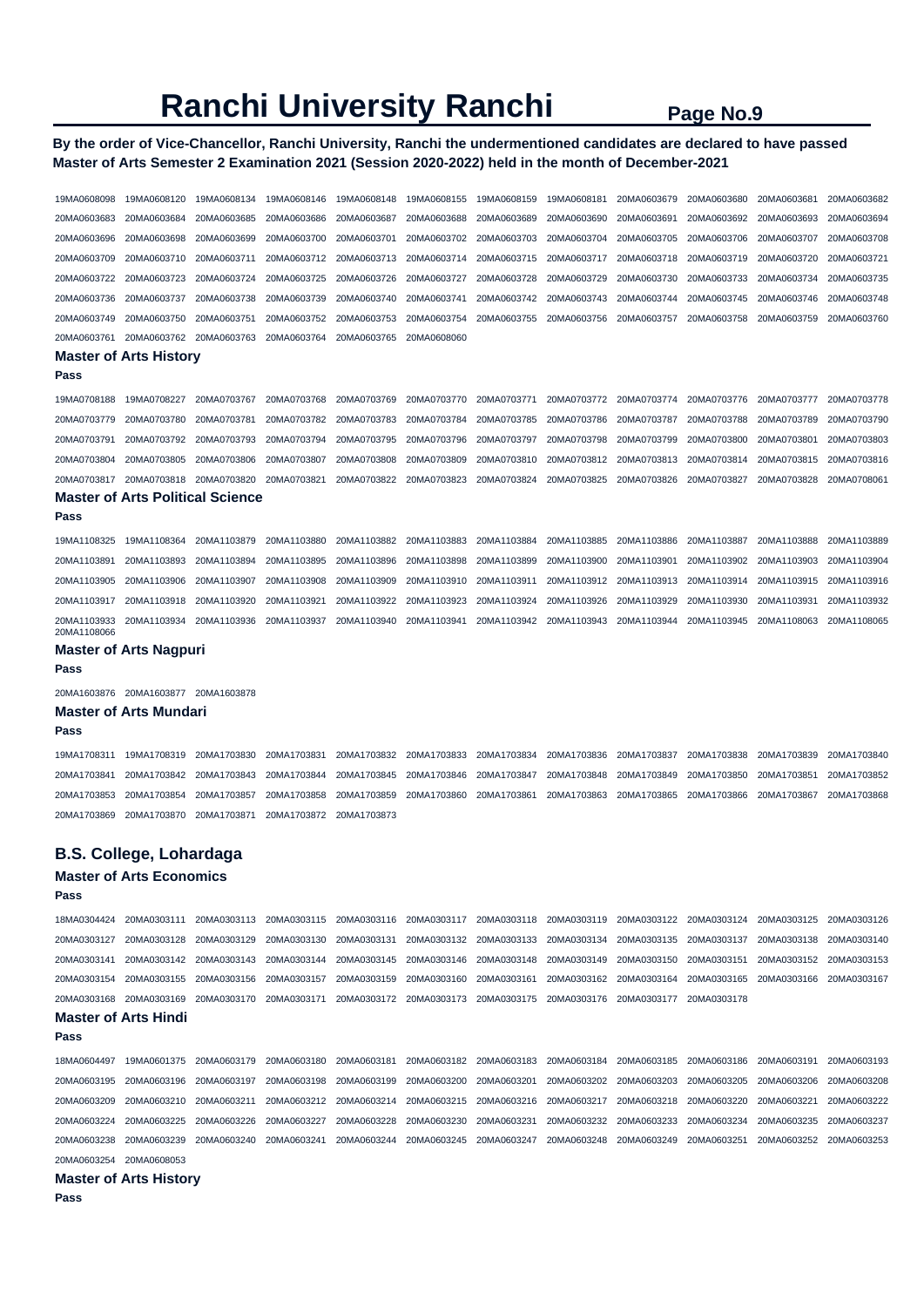20MA0504448 20MA0504449 20MA0507982 20MA0507983

### **By the order of Vice-Chancellor, Ranchi University, Ranchi the undermentioned candidates are declared to have passed Master of Arts Semester 2 Examination 2021 (Session 2020-2022) held in the month of December-2021**

| 20MA0703255                | 20MA0703256                             | 20MA0703257 | 20MA0703259 | 20MA0703260             | 20MA0703261 | 20MA0703262                         | 20MA0703263 | 20MA0703265 | 20MA0703267 | 20MA0703268             | 20MA0703270 |
|----------------------------|-----------------------------------------|-------------|-------------|-------------------------|-------------|-------------------------------------|-------------|-------------|-------------|-------------------------|-------------|
| 20MA0703271                | 20MA0703272                             | 20MA0703273 | 20MA0703274 | 20MA0703275             | 20MA0703276 | 20MA0703278                         | 20MA0703279 | 20MA0703280 | 20MA0703281 | 20MA0703282             | 20MA0703283 |
| 20MA0703284                | 20MA0703285                             | 20MA0703286 | 20MA0703287 | 20MA0703288             | 20MA0703289 | 20MA0703290                         | 20MA0703291 | 20MA0703292 | 20MA0703293 | 20MA0703294             | 20MA0703295 |
| 20MA0703296                | 20MA0703297                             | 20MA0703298 | 20MA0703301 | 20MA0703302             | 20MA0703304 | 20MA0703305                         | 20MA0703306 | 20MA0703307 | 20MA0703308 | 20MA0703309             | 20MA0703310 |
| 20MA0703311                | 20MA0703312                             | 20MA0703314 | 20MA0703315 | 20MA0703316             | 20MA0703317 | 20MA0703318                         | 20MA0703319 | 20MA0703320 | 20MA0703321 | 20MA0703322             | 20MA0703323 |
| 20MA0703324                | 20MA0703325                             | 20MA0703327 | 20MA0703328 | 20MA0703329             | 20MA0703330 | 20MA0703331                         | 20MA0703332 | 20MA0703333 | 20MA0703334 | 20MA0703336             | 20MA0703338 |
|                            | <b>Master of Arts Political Science</b> |             |             |                         |             |                                     |             |             |             |                         |             |
| Pass                       |                                         |             |             |                         |             |                                     |             |             |             |                         |             |
| 19MA1101641                | 19MA1101681                             | 20MA1103436 | 20MA1103437 | 20MA1103438             | 20MA1103439 | 20MA1103440                         | 20MA1103441 | 20MA1103442 | 20MA1103443 | 20MA1103444             | 20MA1103446 |
| 20MA1103447                | 20MA1103449                             | 20MA1103450 | 20MA1103451 | 20MA1103452             | 20MA1103454 | 20MA1103455                         | 20MA1103456 | 20MA1103457 | 20MA1103458 | 20MA1103459             | 20MA1103460 |
| 20MA1103461                | 20MA1103462                             | 20MA1103463 | 20MA1103464 | 20MA1103466             | 20MA1103467 | 20MA1103470                         | 20MA1103471 | 20MA1103472 | 20MA1103473 | 20MA1103474             | 20MA1103476 |
| 20MA1103477                | 20MA1103479                             | 20MA1103480 | 20MA1103481 | 20MA1103483             | 20MA1103484 | 20MA1103485                         | 20MA1103486 | 20MA1103487 | 20MA1103488 | 20MA1103489             | 20MA1103490 |
| 20MA1103491                | 20MA1103493                             | 20MA1103494 | 20MA1103495 | 20MA1103496             | 20MA1103497 | 20MA1103498                         | 20MA1103499 | 20MA1103500 | 20MA1103501 | 20MA1103503             | 20MA1103506 |
| 20MA1103507                | 20MA1103508 20MA1103511                 |             | 20MA1103512 |                         |             |                                     |             |             |             |                         |             |
|                            | <b>Master of Arts Nagpuri</b>           |             |             |                         |             |                                     |             |             |             |                         |             |
| Pass                       |                                         |             |             |                         |             |                                     |             |             |             |                         |             |
| 19MA1601598                | 20MA1603425 20MA1603426                 |             | 20MA1603427 | 20MA1603428             | 20MA1603429 | 20MA1603430                         | 20MA1603431 | 20MA1603433 | 20MA1603434 | 20MA1603435             |             |
|                            | <b>Master of Arts Kurukh</b>            |             |             |                         |             |                                     |             |             |             |                         |             |
| Pass                       |                                         |             |             |                         |             |                                     |             |             |             |                         |             |
| 18MA2004643                | 18MA2004652                             | 18MA2004661 | 20MA2003339 | 20MA2003340             | 20MA2003341 | 20MA2003342                         | 20MA2003344 | 20MA2003346 | 20MA2003347 | 20MA2003348             | 20MA2003350 |
| 20MA2003351                | 20MA2003352                             | 20MA2003353 | 20MA2003354 | 20MA2003356             | 20MA2003357 | 20MA2003358                         | 20MA2003359 | 20MA2003360 | 20MA2003361 | 20MA2003362             | 20MA2003363 |
| 20MA2003364                | 20MA2003365                             | 20MA2003366 | 20MA2003367 | 20MA2003368             | 20MA2003369 | 20MA2003371                         | 20MA2003373 | 20MA2003374 | 20MA2003375 | 20MA2003376             | 20MA2003377 |
| 20MA2003378                | 20MA2003379                             | 20MA2003380 | 20MA2003382 | 20MA2003383             | 20MA2003384 | 20MA2003385                         | 20MA2003386 | 20MA2003387 | 20MA2003388 | 20MA2003389             | 20MA2003391 |
| 20MA2003392                | 20MA2003393                             | 20MA2003394 | 20MA2003395 | 20MA2003396             | 20MA2003398 | 20MA2003399                         | 20MA2003400 | 20MA2003401 | 20MA2003402 | 20MA2003403             | 20MA2003404 |
| 20MA2003406                | 20MA2003407                             | 20MA2003408 | 20MA2003409 | 20MA2003410             | 20MA2003411 | 20MA2003412                         | 20MA2003413 | 20MA2003414 | 20MA2003415 | 20MA2003416             | 20MA2003417 |
| 20MA2003418                | 20MA2003419                             | 20MA2003420 | 20MA2003421 | 20MA2003422             |             |                                     |             |             |             |                         |             |
|                            |                                         |             |             |                         |             |                                     |             |             |             |                         |             |
|                            | Doranda College, Ranchi                 |             |             |                         |             |                                     |             |             |             |                         |             |
|                            | <b>Master of Arts Bengali</b>           |             |             |                         |             |                                     |             |             |             |                         |             |
| Pass                       |                                         |             |             |                         |             |                                     |             |             |             |                         |             |
| 20MA0204155                | 20MA0204156 20MA0204157                 |             | 20MA0204159 | 20MA0204160             | 20MA0204161 | 20MA0204162 20MA0204163             |             |             |             |                         |             |
|                            | <b>Master of Arts Economics</b>         |             |             |                         |             |                                     |             |             |             |                         |             |
| Pass                       |                                         |             |             |                         |             |                                     |             |             |             |                         |             |
|                            |                                         |             |             |                         |             |                                     |             |             |             |                         |             |
| 18MA0304775                | 18MA0304814 18MA0304826                 |             |             | 18MA0304873 19MA0304924 |             | 20MA0304165 20MA0304166 20MA0304167 |             | 20MA0304168 | 20MA0304169 | 20MA0304170 20MA0304171 |             |
| 20MA0304173                | 20MA0304174                             | 20MA0304176 | 20MA0304177 | 20MA0304178             | 20MA0304179 | 20MA0304180                         | 20MA0304181 | 20MA0304182 | 20MA0304183 | 20MA0304184             | 20MA0304185 |
| 20MA0304186                | 20MA0304187                             | 20MA0304188 | 20MA0304189 | 20MA0304190             | 20MA0304191 | 20MA0304192                         | 20MA0304193 | 20MA0304194 | 20MA0304195 | 20MA0304196             | 20MA0304197 |
| 20MA0304198                | 20MA0304199                             | 20MA0304200 | 20MA0304201 | 20MA0304202             | 20MA0304203 | 20MA0304204                         | 20MA0304205 | 20MA0304206 | 20MA0304208 | 20MA0304209             | 20MA0304210 |
| 20MA0304211<br>20MA0304227 | 20MA0304212                             | 20MA0304213 | 20MA0304214 | 20MA0304215             | 20MA0304216 | 20MA0304217                         | 20MA0304218 | 20MA0304220 | 20MA0304224 | 20MA0304225             | 20MA0304226 |
| 20MA0304239                | 20MA0304228<br>20MA0304240              | 20MA0304229 | 20MA0304230 | 20MA0304231             | 20MA0304232 | 20MA0304233<br>20MA0304245          | 20MA0304234 | 20MA0304235 | 20MA0304236 | 20MA0304237             | 20MA0304238 |
|                            |                                         | 20MA0304241 | 20MA0304242 | 20MA0304243             | 20MA0304244 |                                     | 20MA0304246 | 20MA0304247 | 20MA0304248 | 20MA0304250             | 20MA0304251 |
| 20MA0304253                | 20MA0304254                             | 20MA0304256 | 20MA0304257 | 20MA0304258             | 20MA0304259 | 20MA0304260                         | 20MA0304261 | 20MA0304262 | 20MA0307966 | 20MA0307967             | 20MA0307968 |
| 20MA0307969                | 20MA0307971                             |             |             |                         |             |                                     |             |             |             |                         |             |
| Pass                       | <b>Master of Arts Geography</b>         |             |             |                         |             |                                     |             |             |             |                         |             |
|                            |                                         |             |             |                         |             |                                     |             |             |             |                         |             |
| 19MA0505170                | 20MA0504347                             | 20MA0504348 | 20MA0504349 | 20MA0504350             | 20MA0504351 | 20MA0504352                         | 20MA0504353 | 20MA0504355 | 20MA0504356 | 20MA0504357             | 20MA0504358 |
| 20MA0504360                | 20MA0504362                             | 20MA0504363 | 20MA0504364 | 20MA0504366             | 20MA0504367 | 20MA0504369                         | 20MA0504370 | 20MA0504371 | 20MA0504373 | 20MA0504374             | 20MA0504375 |
| 20MA0504376                | 20MA0504377                             | 20MA0504378 | 20MA0504379 | 20MA0504380             | 20MA0504381 | 20MA0504382                         | 20MA0504383 | 20MA0504384 | 20MA0504385 | 20MA0504386             | 20MA0504387 |
| 20MA0504388                | 20MA0504389                             | 20MA0504390 | 20MA0504391 | 20MA0504392             | 20MA0504395 | 20MA0504398                         | 20MA0504399 | 20MA0504400 | 20MA0504401 | 20MA0504402             | 20MA0504403 |
| 20MA0504404                | 20MA0504405                             | 20MA0504406 | 20MA0504407 | 20MA0504409             | 20MA0504410 | 20MA0504411                         | 20MA0504412 | 20MA0504413 | 20MA0504417 | 20MA0504418             | 20MA0504419 |
| 20MA0504421                | 20MA0504422                             | 20MA0504424 | 20MA0504425 | 20MA0504426             | 20MA0504427 | 20MA0504428                         | 20MA0504429 | 20MA0504430 | 20MA0504431 | 20MA0504432             | 20MA0504433 |
| 20MA0504434                | 20MA0504435                             | 20MA0504437 | 20MA0504438 | 20MA0504439             | 20MA0504440 | 20MA0504441                         | 20MA0504442 | 20MA0504443 | 20MA0504444 | 20MA0504445             | 20MA0504447 |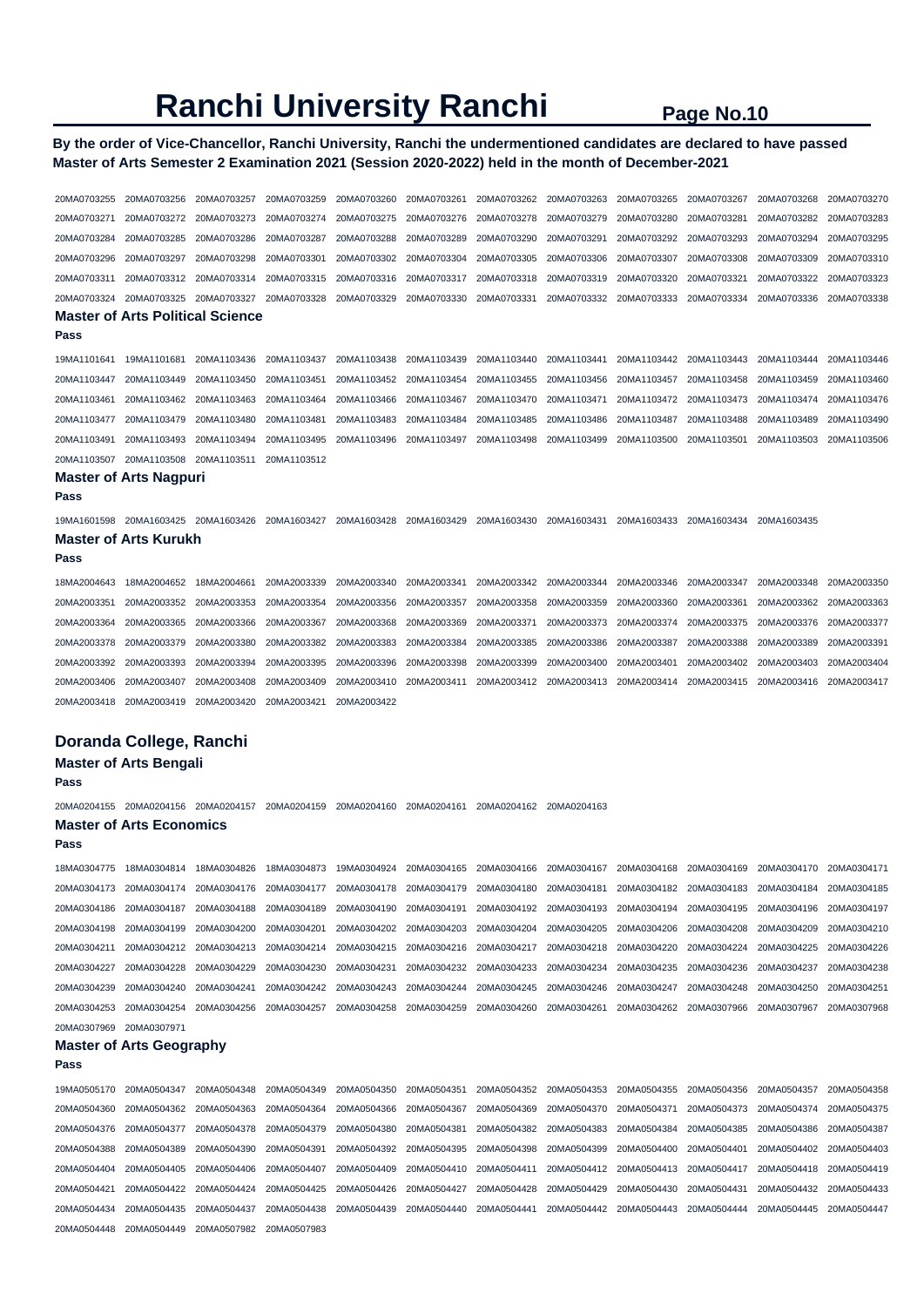**By the order of Vice-Chancellor, Ranchi University, Ranchi the undermentioned candidates are declared to have passed Master of Arts Semester 2 Examination 2021 (Session 2020-2022) held in the month of December-2021** 

#### **Master of Arts Hindi**

| Pass        |                                                                                                                                                 |                                                                                   |             |             |             |             |             |             |             |                                                                         |             |
|-------------|-------------------------------------------------------------------------------------------------------------------------------------------------|-----------------------------------------------------------------------------------|-------------|-------------|-------------|-------------|-------------|-------------|-------------|-------------------------------------------------------------------------|-------------|
| 19MA0605252 | 19MA0605280                                                                                                                                     | 20MA0604451                                                                       | 20MA0604452 | 20MA0604453 | 20MA0604454 | 20MA0604455 | 20MA0604456 | 20MA0604457 | 20MA0604458 | 20MA0604459                                                             | 20MA0604460 |
| 20MA0604461 | 20MA0604462                                                                                                                                     | 20MA0604463                                                                       | 20MA0604464 | 20MA0604465 | 20MA0604466 | 20MA0604467 | 20MA0604468 | 20MA0604469 | 20MA0604470 | 20MA0604472                                                             | 20MA0604473 |
| 20MA0604474 | 20MA0604475                                                                                                                                     | 20MA0604476                                                                       | 20MA0604477 | 20MA0604478 | 20MA0604479 | 20MA0604480 | 20MA0604481 | 20MA0604482 | 20MA0604483 | 20MA0604484                                                             | 20MA0604485 |
| 20MA0604486 | 20MA0604487                                                                                                                                     | 20MA0604488                                                                       | 20MA0604489 | 20MA0604490 | 20MA0604491 | 20MA0604492 | 20MA0604493 | 20MA0604494 | 20MA0604495 | 20MA0604496                                                             | 20MA0604497 |
| 20MA0604498 | 20MA0604499                                                                                                                                     | 20MA0604500                                                                       | 20MA0604501 | 20MA0604502 | 20MA0604503 | 20MA0604504 | 20MA0604505 | 20MA0604506 | 20MA0604507 | 20MA0604508                                                             | 20MA0604509 |
| 20MA0604510 | 20MA0604511                                                                                                                                     | 20MA0604513                                                                       | 20MA0604514 | 20MA0604515 | 20MA0604516 | 20MA0604517 | 20MA0604518 | 20MA0604519 | 20MA0604520 | 20MA0604521                                                             | 20MA0604522 |
| 20MA0604524 | 20MA0604525                                                                                                                                     | 20MA0604526                                                                       | 20MA0604528 | 20MA0604530 | 20MA0604531 | 20MA0604532 | 20MA0604533 | 20MA0604534 | 20MA0604535 | 20MA0604536                                                             | 20MA0604538 |
| 20MA0604539 | 20MA0604540                                                                                                                                     | 20MA0604541                                                                       | 20MA0604542 | 20MA0604543 | 20MA0604544 | 20MA0607984 | 20MA0607986 | 20MA0607987 |             |                                                                         |             |
|             | <b>Master of Arts History</b>                                                                                                                   |                                                                                   |             |             |             |             |             |             |             |                                                                         |             |
| Pass        |                                                                                                                                                 |                                                                                   |             |             |             |             |             |             |             |                                                                         |             |
| 18MA0705270 | 18MA0705290                                                                                                                                     | 18MA0705315                                                                       | 19MA0705356 | 20MA0704546 | 20MA0704547 | 20MA0704548 | 20MA0704549 | 20MA0704550 | 20MA0704551 | 20MA0704552                                                             | 20MA0704553 |
| 20MA0704554 | 20MA0704555                                                                                                                                     | 20MA0704556                                                                       | 20MA0704557 | 20MA0704558 | 20MA0704559 | 20MA0704561 | 20MA0704562 | 20MA0704563 | 20MA0704564 | 20MA0704565                                                             | 20MA0704566 |
| 20MA0704567 | 20MA0704568                                                                                                                                     | 20MA0704570                                                                       | 20MA0704571 | 20MA0704572 | 20MA0704573 | 20MA0704574 | 20MA0704575 | 20MA0704577 | 20MA0704578 | 20MA0704579                                                             | 20MA0704580 |
| 20MA0704581 | 20MA0704582                                                                                                                                     | 20MA0704583                                                                       | 20MA0704584 | 20MA0704585 | 20MA0704586 | 20MA0704588 | 20MA0704590 | 20MA0704591 | 20MA0704592 | 20MA0704593                                                             | 20MA0704594 |
| 20MA0704595 | 20MA0704596                                                                                                                                     | 20MA0704597                                                                       | 20MA0704598 | 20MA0704599 | 20MA0704600 | 20MA0704601 | 20MA0704602 | 20MA0704604 | 20MA0704605 | 20MA0704606                                                             | 20MA0704607 |
| 20MA0704608 | 20MA0704609                                                                                                                                     | 20MA0704610                                                                       | 20MA0704611 | 20MA0704613 | 20MA0704614 | 20MA0704615 | 20MA0704616 | 20MA0704617 | 20MA0704618 | 20MA0704620                                                             | 20MA0704621 |
| 20MA0704622 | 20MA0704624                                                                                                                                     | 20MA0704625                                                                       | 20MA0704626 | 20MA0704627 | 20MA0704628 | 20MA0704629 | 20MA0704630 | 20MA0704631 | 20MA0704632 | 20MA0704633                                                             | 20MA0704634 |
| 20MA0704636 | 20MA0704637                                                                                                                                     | 20MA0704639                                                                       | 20MA0704640 | 20MA0704641 | 20MA0704642 | 20MA0704644 | 20MA0704645 | 20MA0704647 | 20MA0704648 | 20MA0704649                                                             | 20MA0704650 |
| 20MA0704651 | 20MA0704652                                                                                                                                     | 20MA0704653                                                                       | 20MA0704654 | 20MA0704655 | 20MA0704656 | 20MA0704658 | 20MA0704659 | 20MA0704660 | 20MA0704664 | 20MA0704666                                                             | 20MA0704667 |
| 20MA0704668 | 20MA0704669                                                                                                                                     | 20MA0704670                                                                       | 20MA0704671 | 20MA0704672 | 20MA0704673 | 20MA0704674 | 20MA0704675 | 20MA0704676 | 20MA0707988 | 20MA0707989                                                             | 20MA0707990 |
| 20MA0707992 | 20MA0707994                                                                                                                                     | 20MA0707995                                                                       | 20MA0707996 | 20MA0707999 | 20MA0708000 | 20MA0708001 |             |             |             |                                                                         |             |
|             | <b>Master of Arts Philosophy</b>                                                                                                                |                                                                                   |             |             |             |             |             |             |             |                                                                         |             |
| Pass        |                                                                                                                                                 |                                                                                   |             |             |             |             |             |             |             |                                                                         |             |
| 18MA1005396 | 18MA1005397                                                                                                                                     | 18MA1005398                                                                       | 18MA1005400 | 18MA1005402 | 19MA1005460 | 19MA1005467 | 19MA1005471 | 20MA1004693 | 20MA1004695 | 20MA1004696                                                             | 20MA1004697 |
| 20MA1004698 | 20MA1004699 20MA1004700                                                                                                                         |                                                                                   | 20MA1004701 | 20MA1004702 | 20MA1004703 |             |             |             |             |                                                                         |             |
|             | <b>Master of Arts Political Science</b>                                                                                                         |                                                                                   |             |             |             |             |             |             |             |                                                                         |             |
| Pass        |                                                                                                                                                 |                                                                                   |             |             |             |             |             |             |             |                                                                         |             |
| 18MA1105432 | 19MA1105480                                                                                                                                     | 20MA1104704                                                                       | 20MA1104705 | 20MA1104706 | 20MA1104707 | 20MA1104708 | 20MA1104709 | 20MA1104710 | 20MA1104711 | 20MA1104712                                                             | 20MA1104713 |
| 20MA1104714 | 20MA1104715                                                                                                                                     | 20MA1104716                                                                       | 20MA1104717 | 20MA1104718 | 20MA1104719 | 20MA1104720 | 20MA1104721 | 20MA1104722 | 20MA1104723 | 20MA1104724                                                             | 20MA1104725 |
| 20MA1104726 | 20MA1104727                                                                                                                                     | 20MA1104728                                                                       | 20MA1104730 | 20MA1104731 | 20MA1104732 | 20MA1104733 | 20MA1104734 | 20MA1104735 | 20MA1104736 | 20MA1104739                                                             | 20MA1104740 |
| 20MA1104741 | 20MA1104742                                                                                                                                     | 20MA1104743                                                                       | 20MA1104744 | 20MA1104745 | 20MA1104748 | 20MA1104749 | 20MA1104750 | 20MA1104751 | 20MA1104752 | 20MA1104753                                                             | 20MA1104755 |
| 20MA1104756 | 20MA1104757                                                                                                                                     | 20MA1104758                                                                       | 20MA1104759 | 20MA1104760 | 20MA1104761 | 20MA1104762 | 20MA1104763 | 20MA1104764 | 20MA1104765 | 20MA1104766                                                             | 20MA1104767 |
| 20MA1104768 | 20MA1104769                                                                                                                                     | 20MA1104770                                                                       | 20MA1104771 | 20MA1104772 | 20MA1104773 | 20MA1104774 | 20MA1104775 | 20MA1104776 | 20MA1104777 | 20MA1104778                                                             | 20MA1104779 |
| 20MA1104780 | 20MA1104782                                                                                                                                     | 20MA1104783                                                                       | 20MA1104784 | 20MA1104785 | 20MA1104786 | 20MA1104787 | 20MA1104788 | 20MA1104789 | 20MA1104790 | 20MA1104791                                                             | 20MA1104792 |
|             | 20MA1104793 20MA1104794 20MA1104795 20MA1104796 20MA1104797 20MA1104798 20MA1104799 20MA1104800 20MA1104801 20MA1104802 20MA1104803 20MA1104804 |                                                                                   |             |             |             |             |             |             |             |                                                                         |             |
|             |                                                                                                                                                 |                                                                                   |             |             |             |             |             |             |             | 20MA1104812 20MA1104813 20MA1104814 20MA1104815 20MA1104816 20MA1104817 |             |
|             | 20MA1104818 20MA1104819 20MA1104820 20MA1104821 20MA1104822 20MA1104823 20MA1108003 20MA1108004 20MA1108007 20MA1108010 20MA1108011 20MA1108012 |                                                                                   |             |             |             |             |             |             |             |                                                                         |             |
|             | 20MA1108013 20MA1108014 20MA1108223                                                                                                             |                                                                                   |             |             |             |             |             |             |             |                                                                         |             |
| Pass        | <b>Master of Arts Psychology</b>                                                                                                                |                                                                                   |             |             |             |             |             |             |             |                                                                         |             |
| 20MA1204845 | 20MA1204827 20MA1204828 20MA1204829 20MA1204830 20MA1204832 20MA1204834 20MA1204835 20MA1204837 20MA1204839 20MA1204841 20MA1204843 20MA1204843 |                                                                                   |             |             |             |             |             |             |             |                                                                         |             |
| Pass        | <b>Master of Arts Sanskrit</b>                                                                                                                  |                                                                                   |             |             |             |             |             |             |             |                                                                         |             |
|             | 20MA1304846 20MA1304847 20MA1304848 20MA1304849 20MA1304850 20MA1304851 20MA1304852 20MA1304853 20MA1304855                                     |                                                                                   |             |             |             |             |             |             |             |                                                                         |             |
| Pass        | <b>Master of Arts Nagpuri</b>                                                                                                                   |                                                                                   |             |             |             |             |             |             |             |                                                                         |             |
|             | 20MA1604685 20MA1604686 20MA1604687 20MA1604688 20MA1604689 20MA1604691 20MA1604692                                                             |                                                                                   |             |             |             |             |             |             |             |                                                                         |             |
| Pass        | <b>Master of Arts Kurukh</b>                                                                                                                    |                                                                                   |             |             |             |             |             |             |             |                                                                         |             |
|             |                                                                                                                                                 | 20MA2004677   20MA2004678   20MA2004679   20MA2004681   20MA2004682   20MA2004684 |             |             |             |             |             |             |             |                                                                         |             |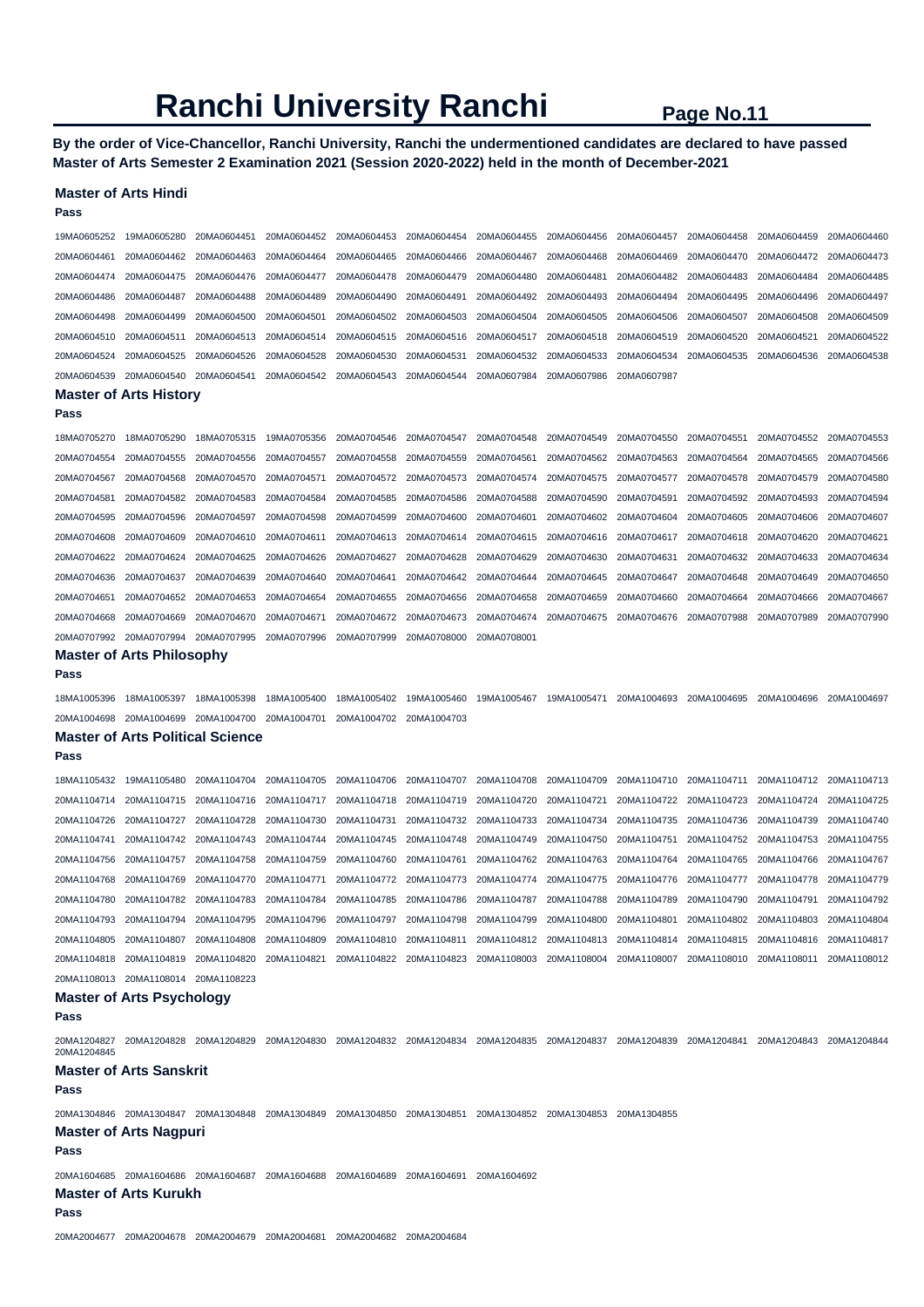**By the order of Vice-Chancellor, Ranchi University, Ranchi the undermentioned candidates are declared to have passed Master of Arts Semester 2 Examination 2021 (Session 2020-2022) held in the month of December-2021** 

#### **Master of Arts Urdu**

**Pass** 

20MA2304856 20MA2304858 20MA2304859 20MA2304860 20MA2304862 20MA2304863 20MA2304864 20MA2304865 20MA2304866 20MA2304867 20MA2304868 20MA2304869 20MA2304870 20MA2308016

#### **J.N.College Dhurwa, Ranchi**

#### **Master of Arts Hindi**

**Pass** 

**Pass** 

20MA0605419 20MA0605420 20MA0605423 20MA0605424 20MA0605425 20MA0605426 20MA0605428 20MA0605429 20MA0605430 20MA0605431 20MA0605432 20MA0605433 20MA0605434 20MA0605435 20MA0605436 20MA0605437 20MA0605439 20MA0605440 20MA0605442 20MA0605443 20MA0605444 20MA0605445 20MA0605446 20MA0605447 20MA0605449 20MA0605450 20MA0605451 20MA0605452 20MA0605453 20MA0605455 20MA0605456 20MA0605457

### **Master of Arts History**

20MA0705458 20MA0705459 20MA0705460 20MA0705463 20MA0705464 20MA0705465 20MA0705466 20MA0705467 20MA0705468 20MA0705469 20MA0705470 20MA0705472 20MA0705473 20MA0705474 20MA0705476 20MA0705477 20MA0705478 20MA0705479 20MA0705480 20MA0705481 20MA0705482 20MA0705483 20MA0705484 20MA0705485 20MA0705487 20MA0705488 20MA0705490 20MA0705491 20MA0705492 20MA0705493 20MA0705494 20MA0705495 20MA0705496 20MA0705497 20MA0705499 20MA0705502 20MA0705503 20MA0705504 20MA0705505

#### **Master of Arts Political Science**

**Pass** 

**Pass** 

19MA1104603 19MA1104604 19MA1104609 19MA1104612 20MA1105506 20MA1105507 20MA1105508 20MA1105512 20MA1105513 20MA1105514 20MA1105516 20MA1105517 20MA1105518 20MA1105519 20MA1105520 20MA1105522 20MA1105523 20MA1105525 20MA1105526 20MA1105527 20MA1105528 20MA1105529 20MA1105530 20MA1105531 20MA1105533 20MA1105534 20MA1105535 20MA1105536 20MA1105537 20MA1105539 20MA1105540 20MA1105542 20MA1108081

#### **K.C.B. College, Bero**

#### **Master of Arts Economics**

20MA0305544 20MA0305545 20MA0305546 20MA0305548 20MA0305549 20MA0305552 20MA0305554 20MA0305555 20MA0305556 20MA0305557 20MA0305559 20MA0305560 20MA0305561 20MA0305562 20MA0305563 20MA0305565 20MA0305566 20MA0305567 20MA0305568 20MA0305569 20MA0305570 20MA0305571 20MA0305572 20MA0305574 20MA0305576 20MA0305577 20MA0305579 20MA0305580 20MA0305581 20MA0305582 20MA0305584 20MA0305587 **Master of Arts Geography Pass**  20MA0505615 20MA0505616 20MA0505617 20MA0505618 20MA0505619 20MA0505620 20MA0505621 20MA0505622 20MA0505623 20MA0505624 20MA0505625 20MA0505626 20MA0505628 20MA0505629 20MA0505630 20MA0505631 20MA0505632 20MA0505633 20MA0505634 20MA0505635 20MA0505636 20MA0505637 20MA0505638 20MA0505640 20MA0505641 20MA0505642 20MA0505643 20MA0505644 20MA0505645 20MA0505646 20MA0505647 20MA0505648 20MA0505649 20MA0505650 20MA0505651 20MA0505652 20MA0505653 20MA0505654 20MA0505655 20MA0505656 **Master of Arts Hindi Pass**  20MA0605657 20MA0605658 20MA0605659 20MA0605660 20MA0605661 20MA0605662 20MA0605663 20MA0605664 20MA0605665 20MA0605666 20MA0605667 20MA0605668 20MA0605669 20MA0605671 20MA0605672 20MA0605673 20MA0605674 20MA0605675 20MA0605676 20MA0605677 20MA0605678 20MA0605679 20MA0605680 20MA0605681 20MA0605682 20MA0605683 20MA0605684 20MA0605685 20MA0605686 20MA0605687 20MA0605688 20MA0605689 20MA0605690 20MA0605691 20MA0605692 20MA0605693 20MA0605694 20MA0605695 20MA0605696 20MA0605697 20MA0605698 20MA0605699 20MA0605700 **Master of Arts History Pass**  20MA0705702 20MA0705703 20MA0705704 20MA0705705 20MA0705706 20MA0705707 20MA0705708 20MA0705709 20MA0705710 20MA0705713 20MA0705714 20MA0705715 20MA0705716 20MA0705717 20MA0705718 20MA0705719 20MA0705720 20MA0705721 20MA0705722 20MA0705723 20MA0705724 20MA0705725 20MA0705726 20MA0705727 20MA0705728 20MA0705729 20MA0705730 20MA0705731 20MA0705732 20MA0705733 20MA0705734 20MA0705735 20MA0705736 20MA0705737 20MA0705738 20MA0705739 20MA0705741 20MA0705742 20MA0705743 20MA0705744 20MA0705745 20MA0705746 20MA0705747 20MA0705748 20MA0705749 20MA0705750 20MA0705751 20MA0705752

20MA0705753 20MA0705754 20MA0705755 20MA0705756 **Master of Arts Philosophy** 

#### **Pass**

20MA1005778 20MA1005779 20MA1005780

**Master of Arts Political Science**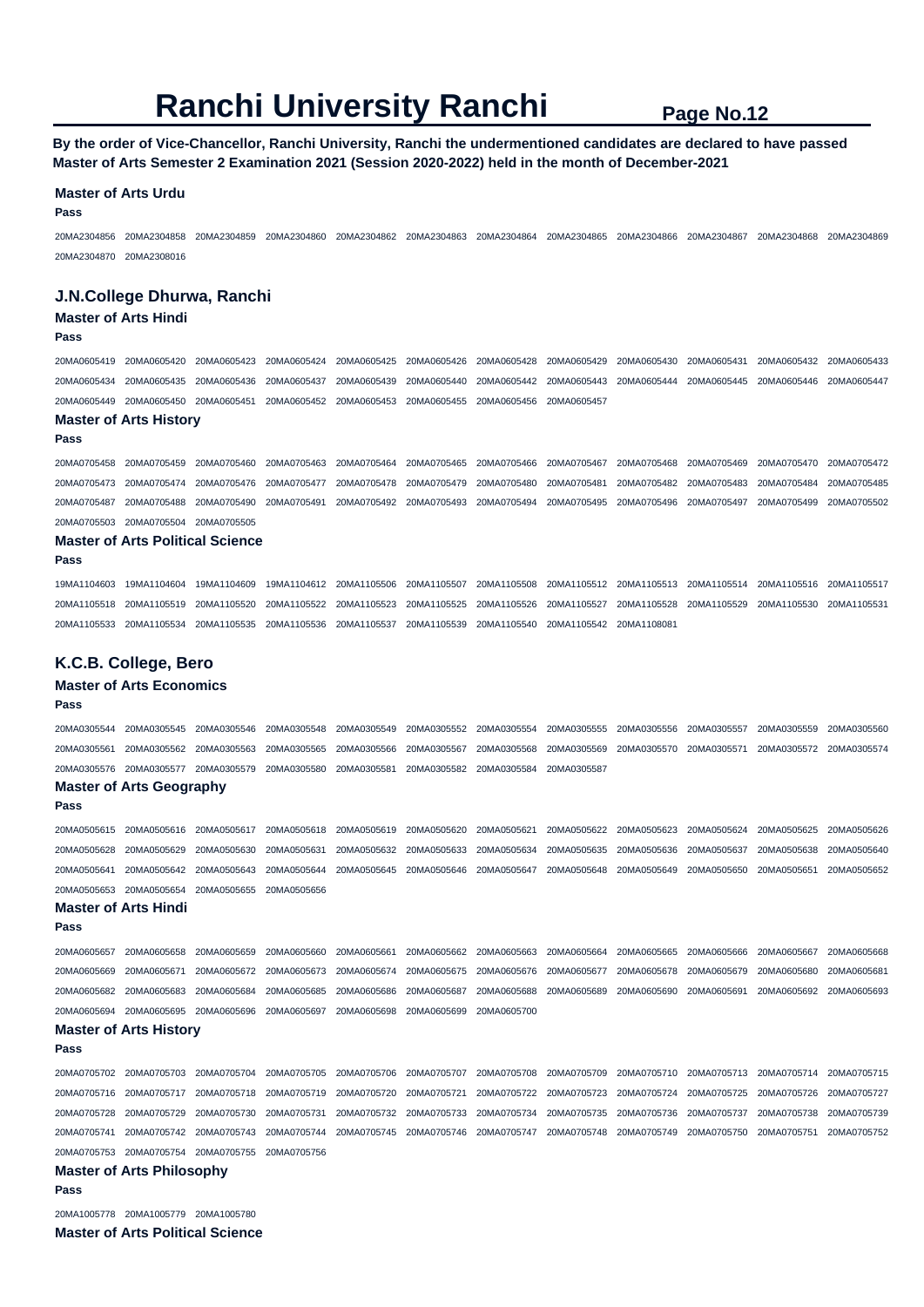#### **By the order of Vice-Chancellor, Ranchi University, Ranchi the undermentioned candidates are declared to have passed Master of Arts Semester 2 Examination 2021 (Session 2020-2022) held in the month of December-2021**

## 19MA1107267 19MA1107301 20MA1105782 20MA1105783 20MA1105786 20MA1105787 20MA1105788 20MA1105789 20MA1105790 20MA1105791 20MA1105792 20MA1105793 20MA1105795 20MA1105797 20MA1105798 20MA1105799 20MA1105800 20MA1105801 20MA1105802 20MA1105803 20MA1105804 20MA1105805 20MA1105806 20MA1105807 20MA1105808 20MA1105811 20MA1105812 20MA1105813 20MA1105814 20MA1105815 20MA1105816 20MA1105817 20MA1105818 20MA1105819 20MA1105820 20MA1105822 20MA1105824 20MA1105825 20MA1105826 20MA1105827 20MA1105828 20MA1105829 20MA1105830 20MA1105831 20MA1105832 20MA1105833 20MA1105834 20MA1105835 20MA1105837 20MA1105839 20MA1105841 20MA1105842 20MA1105843 20MA1105845 20MA1105846 20MA1105847 20MA1105849 **Master of Arts Nagpuri Pass**  20MA1605772 20MA1605773 20MA1605774 20MA1605775 20MA1605776 20MA1605777 **Master of Arts Kurukh Pass**  19MA2007222 19MA2007232 20MA2005757 20MA2005758 20MA2005760 20MA2005762 20MA2005763 20MA2005764 20MA2005765 20MA2005766 20MA2005767 20MA2005768 20MA2005769 20MA2005770 **Master of Arts Urdu Pass**  19MA2307332 19MA2307349 20MA2305850 20MA2305851 20MA2305852 20MA2305853 20MA2305854 20MA2305855 20MA2305856 20MA2305857 20MA2305858 20MA2305859 **Simdega College, Simdega Master of Arts Anthropology Pass**  20MA0107413 20MA0107414 20MA0107415 20MA0107416 20MA0107417 20MA0107418 20MA0108114 **Master of Arts Economics Pass**  20MA0307419 20MA0307420 20MA0307421 20MA0307422 20MA0307424 20MA0307425 20MA0307426 20MA0307427 20MA0307428 20MA0307429 20MA0307430 20MA0307431 20MA0307432 20MA0307433 20MA0307434 20MA0307435 20MA0307436 20MA0307437 20MA0307438 20MA0307440 20MA0307441 20MA0307442 20MA0308116 20MA0308117 20MA0308118 20MA0308119 20MA0308120 **Master of Arts Geography Pass**  20MA0507444 20MA0507445 20MA0507446 20MA0507447 20MA0507448 20MA0507449 20MA0507450 20MA0507451 20MA0507452 20MA0507453 20MA0507454 20MA0507455 20MA0507456 20MA0507458 20MA0507460 20MA0507461 20MA0507462 20MA0508121 20MA0508123 20MA0508124 20MA0508126 20MA0508127 20MA0508128 20MA0508129 20MA0508130 20MA0508131 20MA0508132 20MA0508133 20MA0508134 **Master of Arts Hindi Pass**  20MA0607463 20MA0607464 20MA0607465 20MA0607466 20MA0607467 20MA0607468 20MA0607469 20MA0607470 20MA0607471 20MA0607472 20MA0607473 20MA0607474 20MA0607475 20MA0607476 20MA0607477 20MA0607478 20MA0607479 20MA0607480 20MA0607481 20MA0608135 20MA0608136 20MA0608137 20MA0608138 20MA0608139 **Master of Arts History Pass**  20MA0707482 20MA0707483 20MA0707484 20MA0707485 20MA0707486 20MA0707487 20MA0707489 20MA0707490 20MA0707491 20MA0707492 20MA0707493 20MA0707494 20MA0707495 20MA0707496 20MA0707497 20MA0707499 20MA0708141 20MA0708142 20MA0708144 **Master of Arts Political Science Pass**  20MA1107500 20MA1107501 20MA1107502 20MA1107503 20MA1107504 20MA1107505 20MA1107506 20MA1107508 20MA1107511 20MA1107512 20MA1107513 20MA1107514 20MA1107515 20MA1107516 20MA1108145 20MA1108146 20MA1108147 20MA1108148 **S.S.Memorial College, Ranchi Master of Arts Hindi**

#### **Pass**

**Pass** 

20MA0607152 20MA0607153 20MA0607154 20MA0607155 20MA0607156 20MA0607157 20MA0607158 20MA0607159 20MA0607160 20MA0607161 20MA0607162 20MA0607163 20MA0607164 20MA0607165 20MA0607166 20MA0607167 20MA0607168 20MA0607169 20MA0607170 20MA0607171 20MA0607172 20MA0607173 20MA0607174 20MA0607175 20MA0607176 20MA0607177 20MA0607178 20MA0607179 20MA0607180 20MA0608099

#### **Master of Arts History**

**Pass**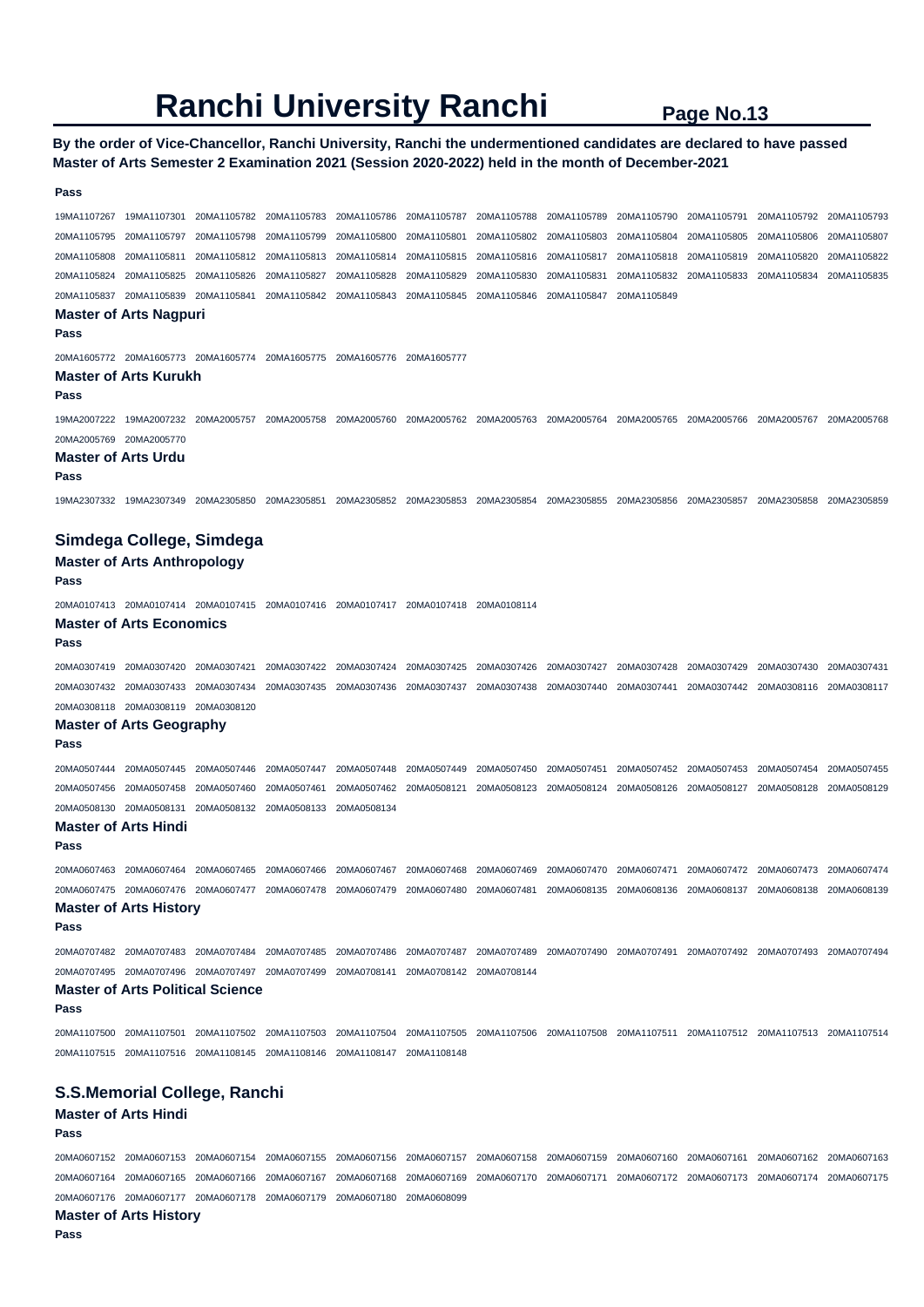### **By the order of Vice-Chancellor, Ranchi University, Ranchi the undermentioned candidates are declared to have passed Master of Arts Semester 2 Examination 2021 (Session 2020-2022) held in the month of December-2021**

19MA0704668 20MA0707182 20MA0707183 20MA0707184 20MA0707186 20MA0707188 20MA0707190 20MA0707191 20MA0707195 20MA0707196 20MA0707197 20MA0707198 20MA0707200 20MA0707201 20MA0707202 20MA0707203 20MA0707204 20MA0707205 20MA0707206 20MA0707207 20MA0707208 20MA0707212 20MA0707213 20MA0707214 20MA0707215 20MA0707217 20MA0707218 20MA0707220 20MA0707221 20MA0707222 20MA0707225 20MA0708101 **Master of Arts Political Science Pass**  19MA1104702 19MA1104730 20MA1107234 20MA1107235 20MA1107236 20MA1107237 20MA1107238 20MA1107239 20MA1107240 20MA1107241 20MA1107242 20MA1107243 20MA1107244 20MA1107245 20MA1107246 20MA1107247 20MA1107248 20MA1107249 20MA1107250 20MA1107251 20MA1107252 20MA1107253 20MA1107254 20MA1107255 20MA1107256 20MA1107261 20MA1107262 20MA1107263 20MA1107264 20MA1107265 20MA1107266 20MA1107267 20MA1107268 20MA1107269 20MA1107270 20MA1107271 20MA1107272 20MA1107273 20MA1107274 20MA1107275 20MA1107277 20MA1107278 20MA1107279 20MA1107280 20MA1107281 20MA1107282 20MA1107283 20MA1107285 20MA1107286 20MA1107287 20MA1108103 20MA1108104 20MA1108105 20MA1108106 20MA1108107 20MA1108108 20MA1108109 20MA1108110 **Master of Arts Nagpuri Pass**  20MA1607228 20MA1607229 20MA1607230 20MA1607231 20MA1607232 20MA1607233 20MA1608102 **Gossner College, Ranchi Master of Arts Anthropology Pass**  20MA0107536 **Master of Arts Economics Pass**  20MA0307537 20MA0307538 20MA0307539 20MA0307540 20MA0307541 20MA0307542 20MA0307544 20MA0307545 20MA0307546 20MA0307547 **Master of Arts Geography Pass**  20MA0507599 20MA0507601 20MA0507602 20MA0507603 20MA0507604 20MA0507606 20MA0507607 20MA0507608 20MA0507609 20MA0507610 **Master of Arts Hindi Pass**  20MA0607612 20MA0607613 20MA0607619 20MA0607621 20MA0607622 20MA0607623 20MA0607624 20MA0607625 20MA0607626 **Master of Arts History Pass**  20MA0707627 20MA0707628 20MA0707629 20MA0707630 20MA0707631 20MA0707632 20MA0707633 20MA0707634 20MA0707635 20MA0707636 **Master of Arts Political Science Pass**  20MA1107637 20MA1107638 20MA1107639 20MA1107640 20MA1107642 20MA1107643 20MA1107645

Jeczy 18

**(Dr.G.K.Singh)**

**Director (EDPC)**

 **-Sd-Controller of Examinations**